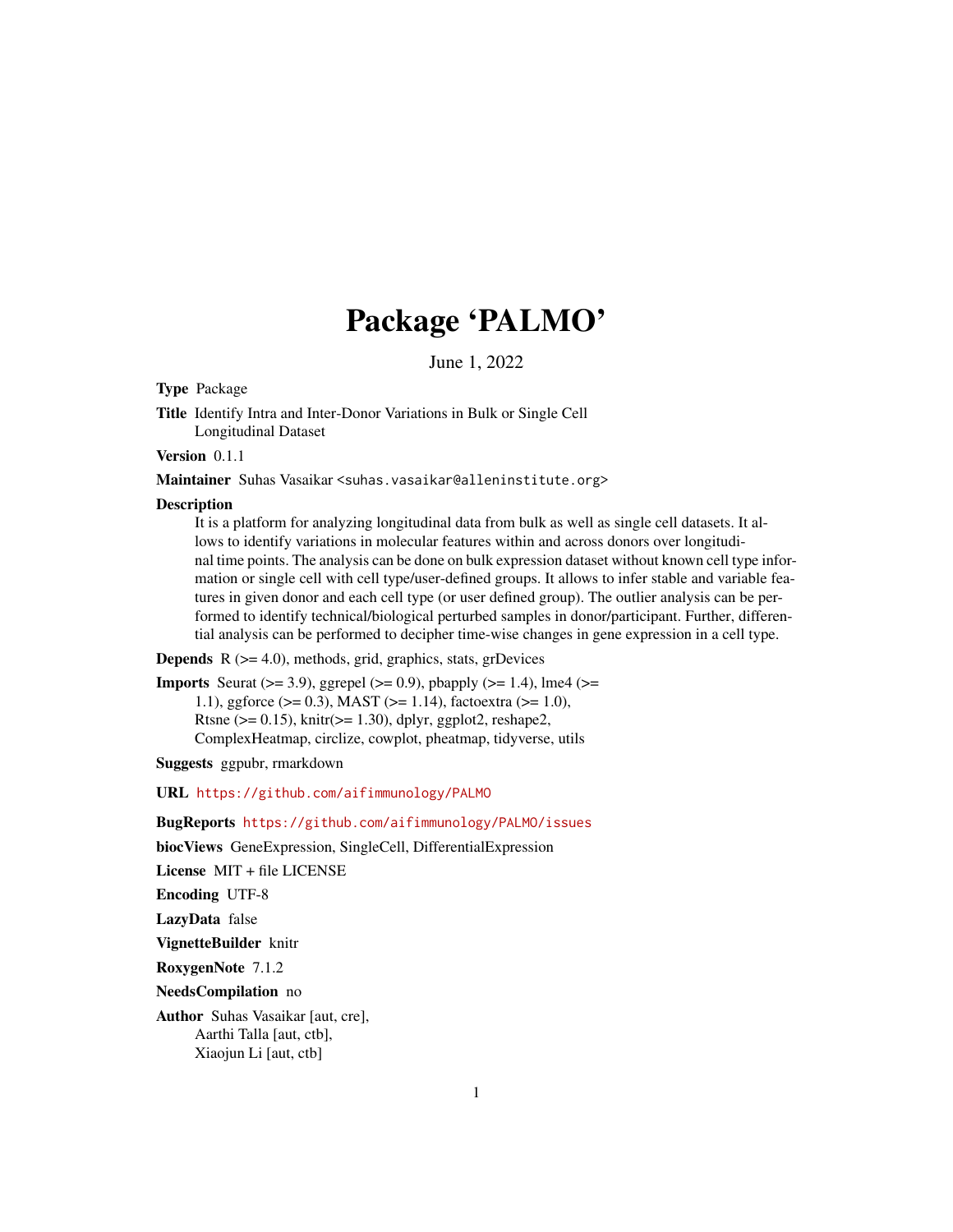<span id="page-1-0"></span>Repository CRAN

Date/Publication 2022-06-01 00:10:02 UTC

## R topics documented:

|       |                                                                                                                           | 2              |
|-------|---------------------------------------------------------------------------------------------------------------------------|----------------|
|       | $avgExpCalc \dots \dots \dots \dots \dots \dots \dots \dots \dots \dots \dots \dots \dots \dots \dots \dots$              | 3              |
|       |                                                                                                                           | $\overline{4}$ |
|       |                                                                                                                           | 5              |
|       |                                                                                                                           | 5              |
|       |                                                                                                                           | 6              |
|       |                                                                                                                           | 8              |
|       |                                                                                                                           | 8              |
|       |                                                                                                                           | 9              |
|       |                                                                                                                           | 10             |
|       |                                                                                                                           | 11             |
|       |                                                                                                                           | 12             |
|       |                                                                                                                           | 14             |
|       |                                                                                                                           | 15             |
|       | $longitudinalmfuzz \dots \dots \dots \dots \dots \dots \dots \dots \dots \dots \dots \dots \dots \dots \dots \dots \dots$ | 16             |
|       |                                                                                                                           | 17             |
|       |                                                                                                                           | <b>18</b>      |
|       |                                                                                                                           | 19             |
|       |                                                                                                                           | 20             |
|       |                                                                                                                           | 21             |
|       |                                                                                                                           | 22             |
|       | $p_value_for_events \ldots \ldots \ldots \ldots \ldots \ldots \ldots \ldots \ldots \ldots \ldots \ldots$                  | 23             |
|       | sample correlation $\ldots \ldots \ldots \ldots \ldots \ldots \ldots \ldots \ldots \ldots \ldots \ldots \ldots$           | 23             |
|       |                                                                                                                           | 25             |
|       |                                                                                                                           | 26             |
|       |                                                                                                                           | 27             |
|       |                                                                                                                           |                |
| Index |                                                                                                                           | 30             |

annotateMetadata *annotateMetadata Function*

## Description

This function allows to add user-defined sample, participant, and time column to a PALMO object in standard format.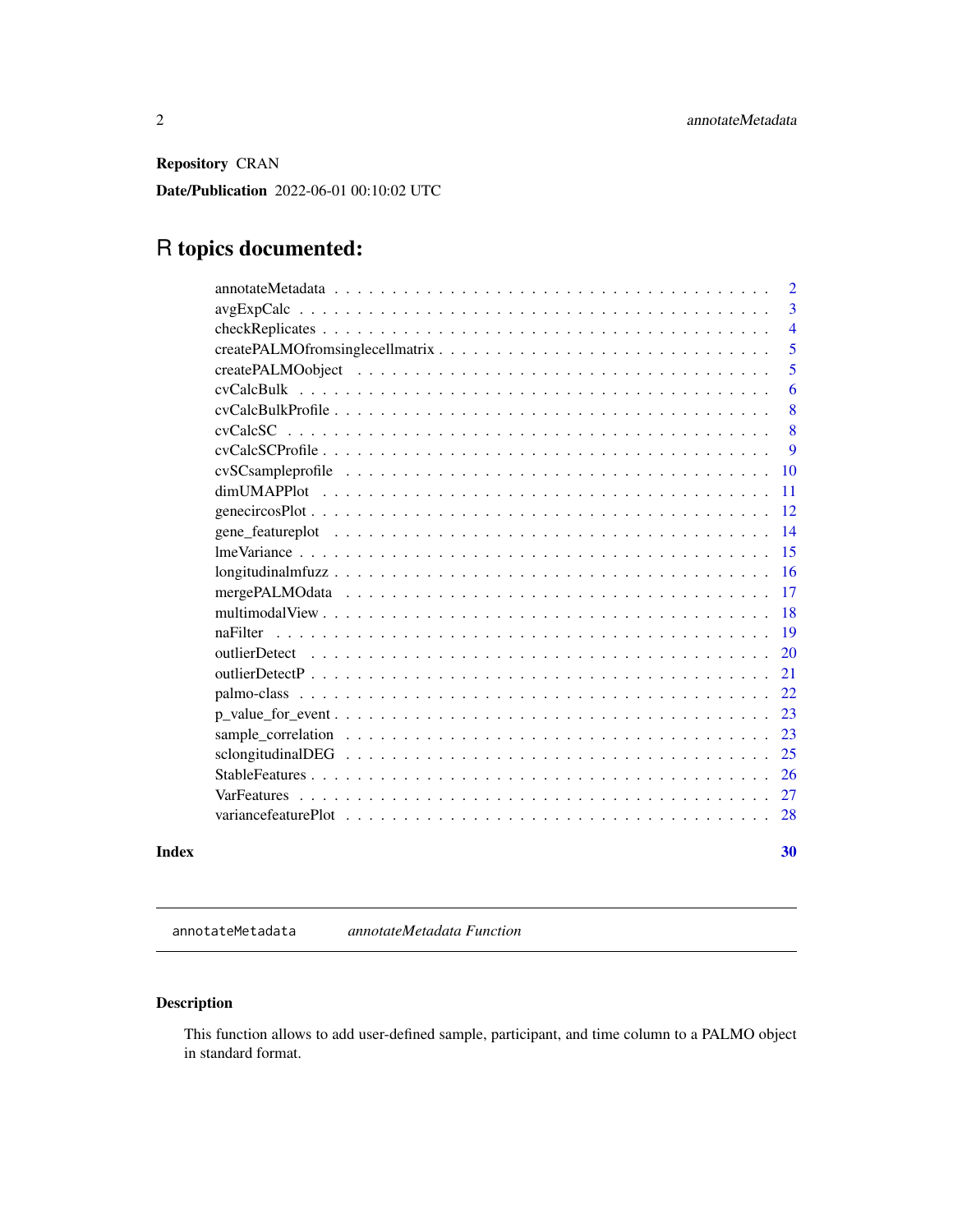## <span id="page-2-0"></span>avgExpCalc 3

## Usage

```
annotateMetadata(
  data_object,
  sample_column = "Sample",
  donor_column = "PTID",
  time_column = "Time",
  group_column = NULL
)
```
## Arguments

| data_object   | Input PALMO S4 object. Contains annotation table and expression matrix or<br>data frame. Rows represent gene/proteins column represents participant samples<br>(same as annotation table Sample column) |
|---------------|---------------------------------------------------------------------------------------------------------------------------------------------------------------------------------------------------------|
| sample_column | Name of Sample column in user input annotation data frame. Default 'Sample'                                                                                                                             |
| donor_column  | Name of Donor/participant column in user input annotation data frame. Default<br>'PTID'                                                                                                                 |
| time_column   | Name of Time column in user input annotation data frame. Default 'Time'                                                                                                                                 |
| group_column  | Optional. Calculate average expression by given group like 'celltype' or 'clus-<br>ter'                                                                                                                 |

## Value

PALMO object

## Examples

```
## Not run:
annotateMetadata(data_object=palmo_obj, sample_column='Sample',
donor_column='PTID', time_column='Time')
```
## End(Not run)

avgExpCalc *avgExpCalc Function*

## Description

This function allows you to calculate average gene expression on log-normalized data by group defined by user. This function uses Seurat function AverageExpression (https://satijalab.org/seurat/reference/averageexpression)

#### Usage

```
avgExpCalc(data_object, assay = "RNA", group_column)
```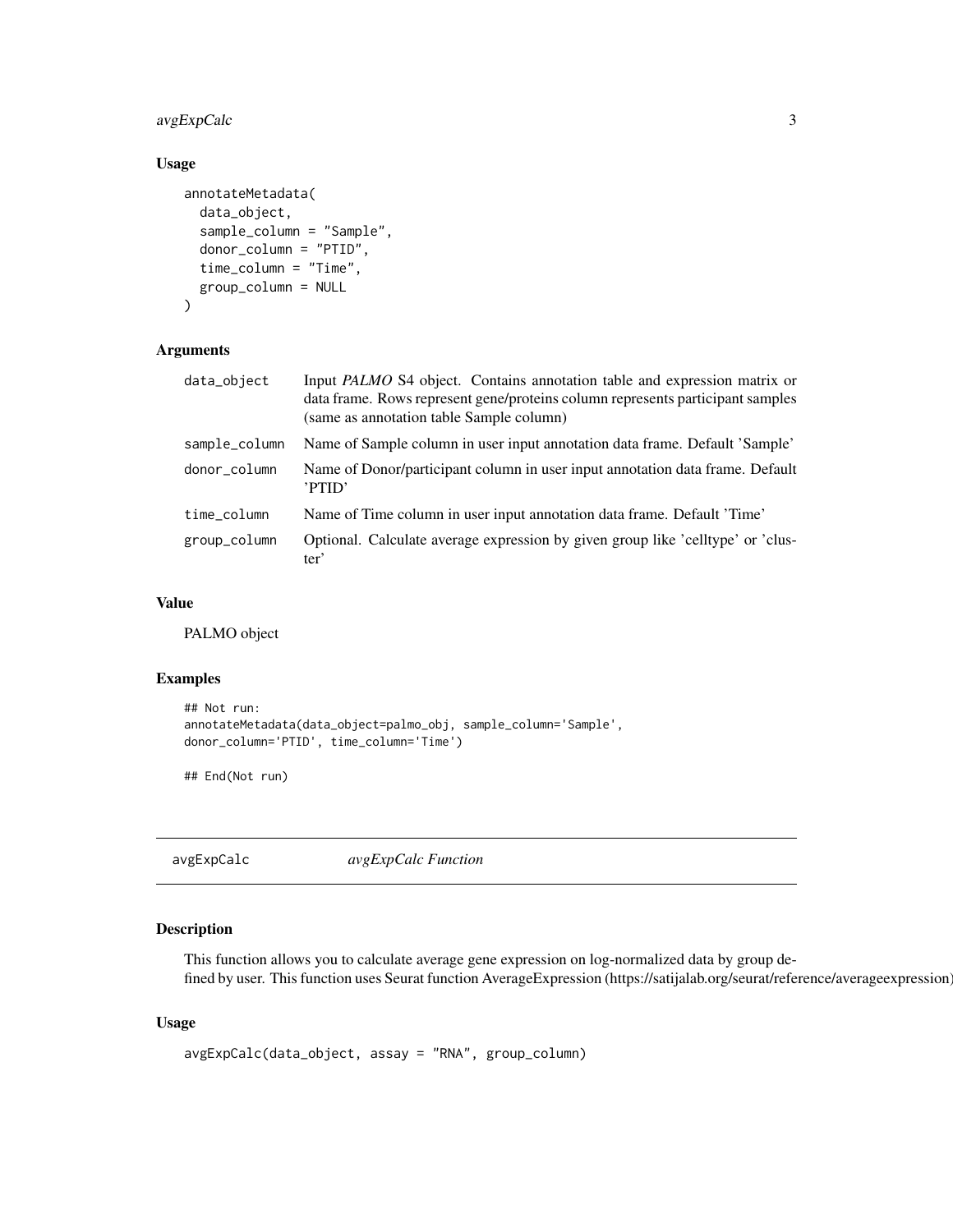#### <span id="page-3-0"></span>**Arguments**

| data_object  | Input PALMO S4 object. Contains annotation table and expression matrix or      |
|--------------|--------------------------------------------------------------------------------|
|              | data frame. Rows represent gene/proteins column represents participant samples |
|              | (same as annotation table Sample column)                                       |
| assay        | Single cell data Assay type ('RNA', 'SCT'). Default 'RNA'                      |
| group_column | Calculate average expression by given group like 'celltype' or 'cluster'       |

## Value

PALMO object with avg expression

## Examples

```
## Not run:
palmo_obj=avgExpCalc(data_object=palmo_obj, assay='RNA',
group_column='celltype')
```
## End(Not run)

checkReplicates *checkReplicates Function*

## Description

This function allows you to check for any replicates in data. If present then merge expression of samples by median provided mergeReplicates=TRUE

#### Usage

```
checkReplicates(data_object, mergeReplicates = FALSE)
```
#### Arguments

data\_object Input *PALMO* S4 object. Contains annotation table and expression matrix or data frame. Rows represent gene/proteins column represents participant samples (same as annotation table Sample column)

mergeReplicates

Merge replicates expression data by Median. Default FALSE

#### Value

PALMO object with merged replicates

## Examples

```
## Not run:
palmo_obj=checkReplicates(data_object=palmo_obj, mergeReplicates=TRUE)
```
## End(Not run)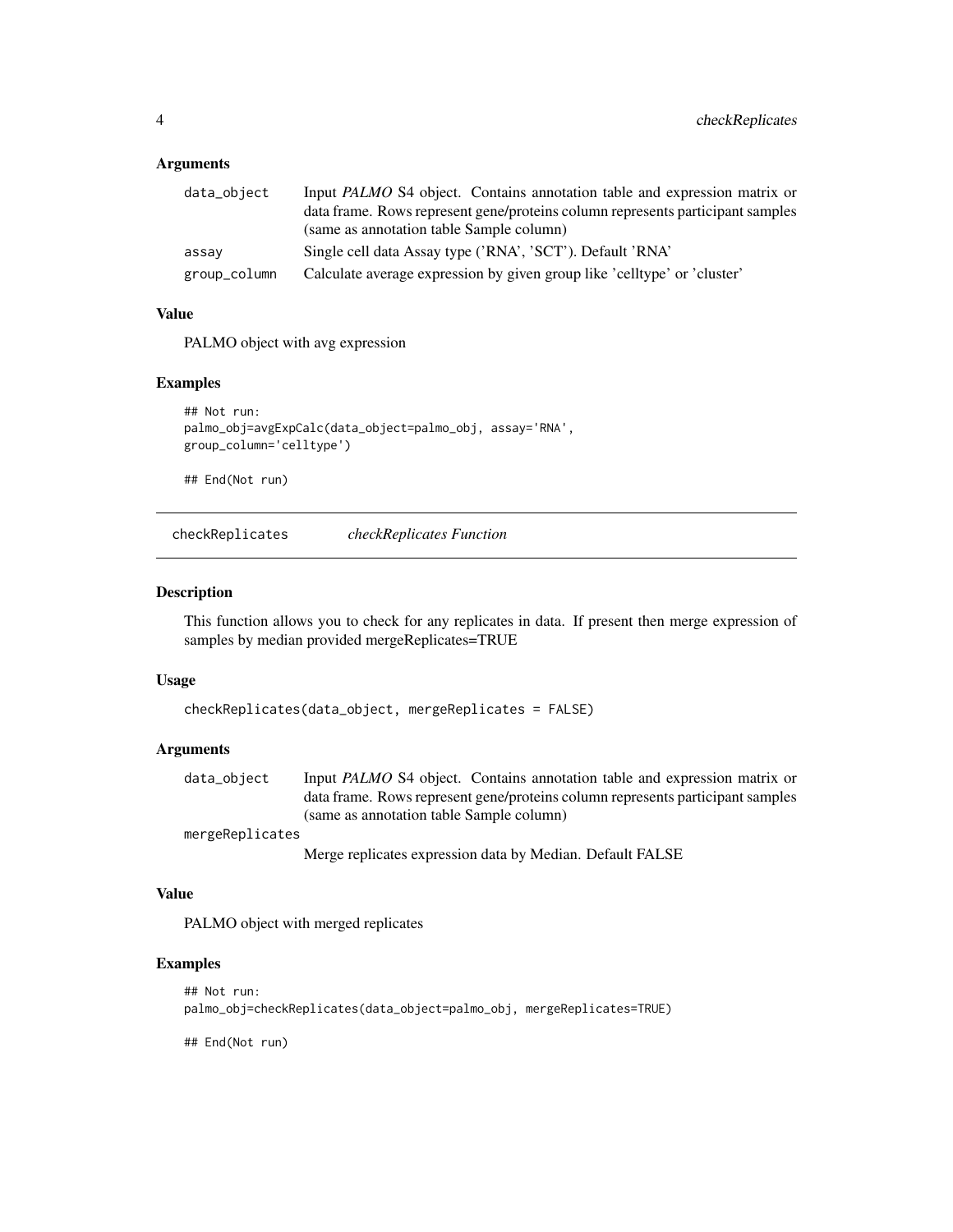<span id="page-4-0"></span>createPALMOfromsinglecellmatrix *createPALMOfromsinglecellmatrix Function*

#### Description

This function allows to create Seurat object from counts and metadata as mentioned in https://search.rproject.org/CRAN/refmans/SeuratObject/html/CreateSeuratObject.html. The seurat object then stored in a newly created PALMO object.

#### Usage

```
createPALMOfromsinglecellmatrix(data, metadata, anndata = NULL)
```
#### Arguments

| data     | Expression matrix or data frame. Rows represents gene/proteins column repre-<br>sents participant samples (same as annotation table Sample column)                                        |
|----------|-------------------------------------------------------------------------------------------------------------------------------------------------------------------------------------------|
| metadata | Metadata associated with singe cell information. For example rownames are<br>unique cell barcode and columns are information on each cell barcode like<br>Sample (source of cell barcode) |
| anndata  | Annotation data frame. It consist of information such as <i>Sample</i> (sample name),<br><i>PTID</i> (donor/participant), <i>Time</i> (longitudinal timepoints)                           |

#### Value

PALMO object with scRNA

#### Examples

```
## Not run:
palmo_obj=createPALMOfromsinglecellmatrix(counts, metadata, annotation)
```
## End(Not run)

createPALMOobject *createPALMOobject Function*

#### Description

This function allows to create PALMO object using Annotation dataframe and Data dataframe. The Data can be bulk data or single cell data. The bulk input data should consists of rows as genes/proteins/features and column as Sample name (same as user-defined Samples in Annotation dataframe). The single cell data should be Seurat object (please check https://search.r-project.org/CRAN/refmans/SeuratObje In case Seurat object not available then user can use function createPALMOfromsinglecellmatrix to create PALMO object. The Seurat object/metadata should have Sample column corresponding to Annotation dataframe.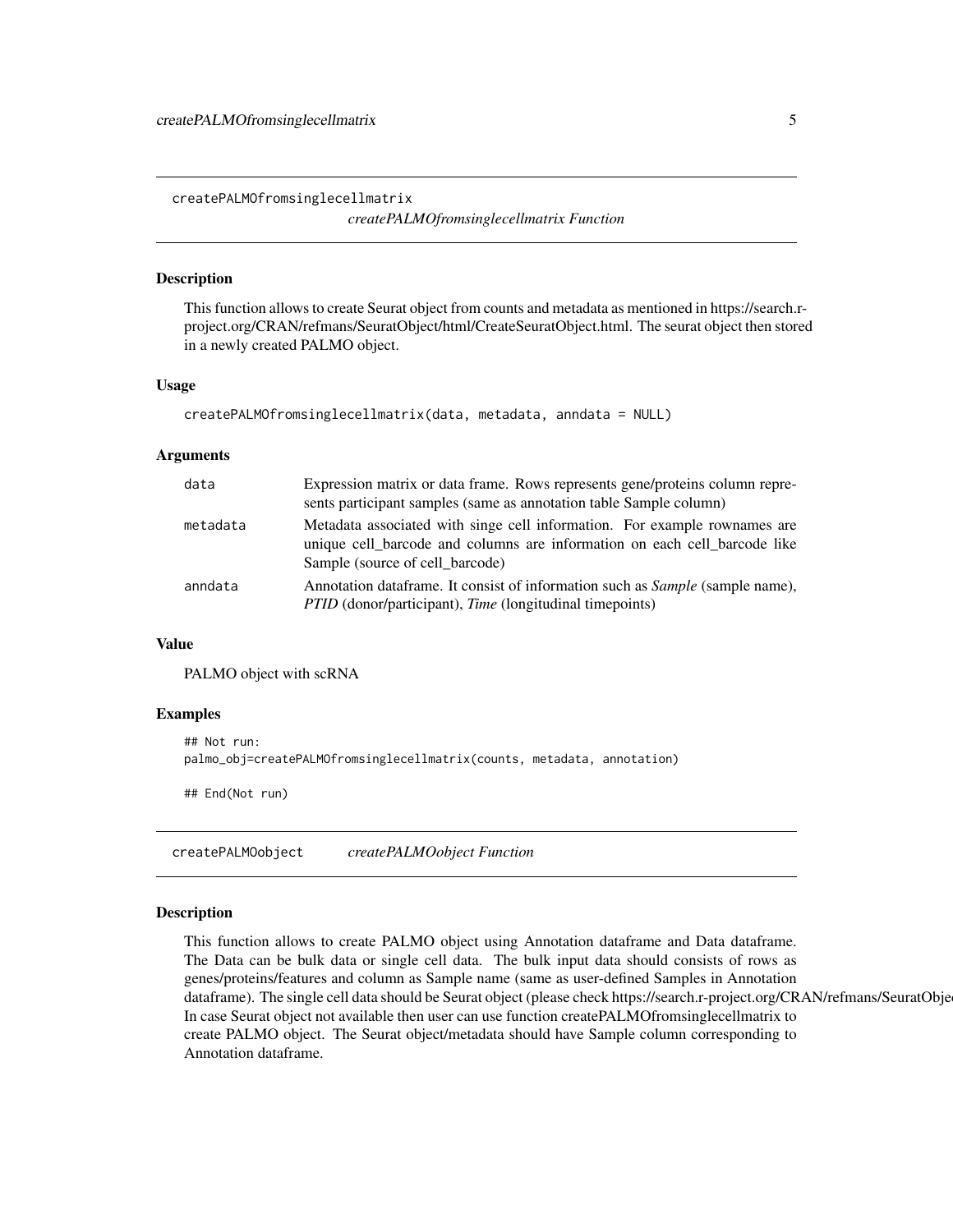#### <span id="page-5-0"></span>Usage

createPALMOobject(anndata, data)

#### Arguments

| anndata | Annotation dataframe. It consist of information such as Sample (sample name), |
|---------|-------------------------------------------------------------------------------|
|         | <i>PTID</i> (donor/participant), <i>Time</i> (longitudinal timepoints)        |
| data    | Data can be bulk data or single cell data                                     |

### Value

PALMO S4 object

## Examples

## Not run: palmo\_obj=createPALMOobject(anndata, data)

## End(Not run)

cvCalcBulk *cvCalcBulk Function*

#### Description

This function allows to calculate Intra-donor variations in bulk data over longitudinal timepoints. The coefficient of variation (CV=SD/mean) is calculated in Bulk data in same donor/participant across timepoints.

## Usage

```
cvCalcBulk(
  data_object,
  meanThreshold = 1,
  cvThreshold = 5,
  median_cvThreshold = NULL,
  donorThreshold = NULL,
  housekeeping_genes = NULL,
  naThreshold = 1,
  plot_log10 = FALSE,
  selectedFeatures = NULL,
  median_cv_max = NULL,
  plotWidth = 5,
 plotHeight = 8,
  fileName = NULL,
  filePATH = NULL
)
```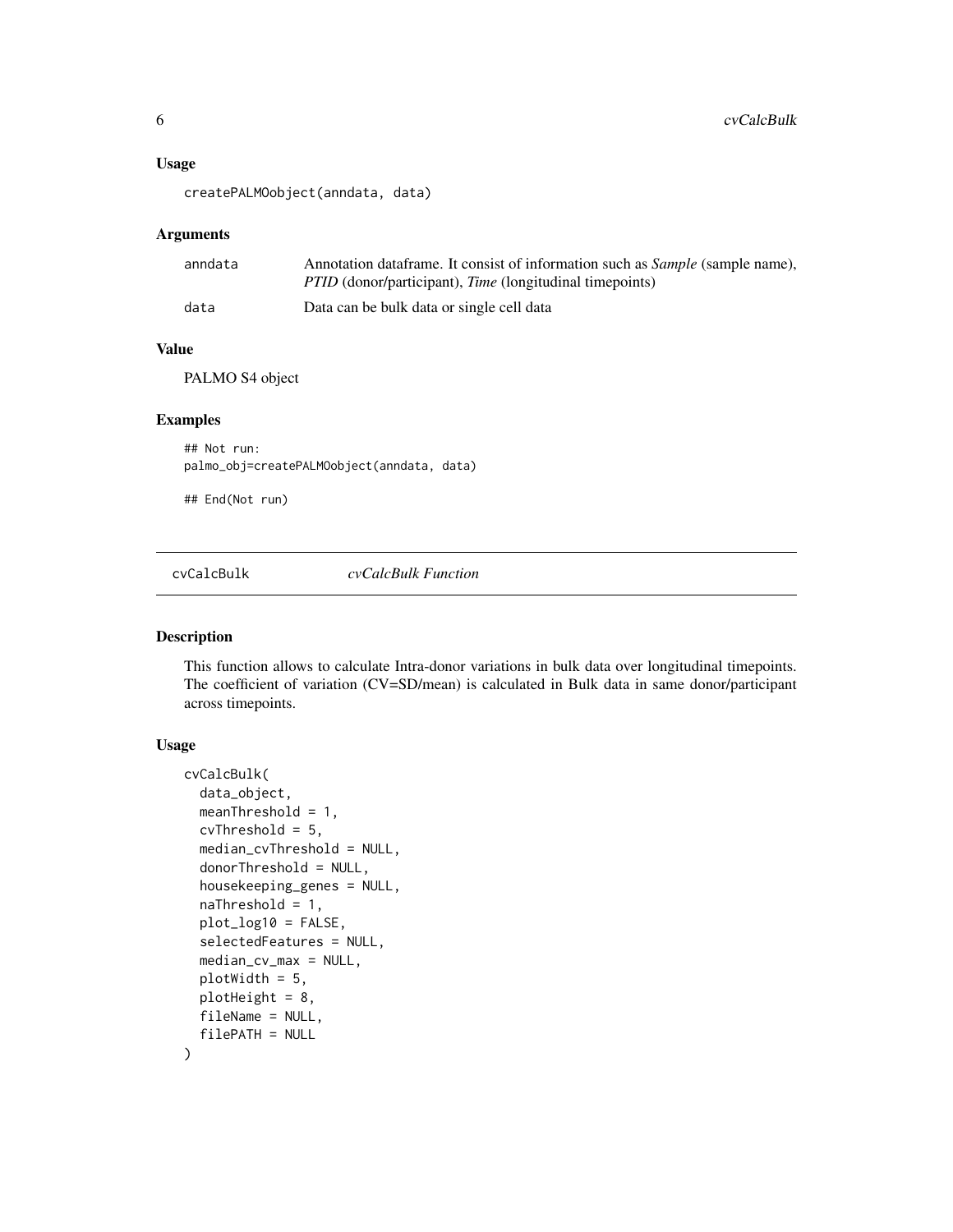#### cvCalcBulk 7

## Arguments

| data_object        | Input PALMO S4 object. Contains annotation table and expression matrix or<br>data frame. Rows represent gene/proteins column represents participant samples<br>(same as annotation table Sample column)                                                                           |
|--------------------|-----------------------------------------------------------------------------------------------------------------------------------------------------------------------------------------------------------------------------------------------------------------------------------|
| meanThreshold      | Average expression threshold to filter lowly expressed genes Default is 1 (log2<br>scale)                                                                                                                                                                                         |
| cvThreshold        | Coefficient of variation threshold to select variable and stable genes. Default is<br>5 for bulk data. Users can use 10-20 for single cell average expression data.                                                                                                               |
| median_cvThreshold |                                                                                                                                                                                                                                                                                   |
|                    | Optional, median of CVs from each donor/participant calculated. Threshold<br>used to differentiate variable and stable features across donors/participants. De-<br>fault, same as cvThreshold.                                                                                    |
|                    | donor Threshold Donor threshold number to be used, Default is number of participants                                                                                                                                                                                              |
| housekeeping_genes |                                                                                                                                                                                                                                                                                   |
|                    | Optional, vector of housekeeping genes. Default is c("ACTB", "GAPDH")                                                                                                                                                                                                             |
| naThreshold        | Optional, For a give feature % of donors/participants showing non-NA CVs<br>(NAs appear due to expression $\sim 0$ or absent). Default is 1 means all donors/participants<br>to consider. 0.5 means from 4 donors atleast 2 donors should have non-NA CVs<br>for a given feature. |
| plot_log10         | Optional, Plot CV vs Mean on log10 scale. Default FALSE                                                                                                                                                                                                                           |
| selectedFeatures   |                                                                                                                                                                                                                                                                                   |
|                    | Optional, focus on selected genes/features.                                                                                                                                                                                                                                       |
| median_cv_max      | Optional, Remove features with greater than median CV Default is NULL                                                                                                                                                                                                             |
| plotWidth          | Optional, heat plot width 5 in                                                                                                                                                                                                                                                    |
| plotHeight         | Optional, heat plot height 8 in                                                                                                                                                                                                                                                   |
| fileName           | User-defined file name, Default output File                                                                                                                                                                                                                                       |
| filePATH           | User-defined output directory PATH Default, current directory                                                                                                                                                                                                                     |

## Value

PALMO object with CV list

## Examples

```
## Not run:
palmo_obj=cvCalcBulk(data_object=palmo_obj, meanThreshold=0.1, cvThreshold=5)
```
## End(Not run)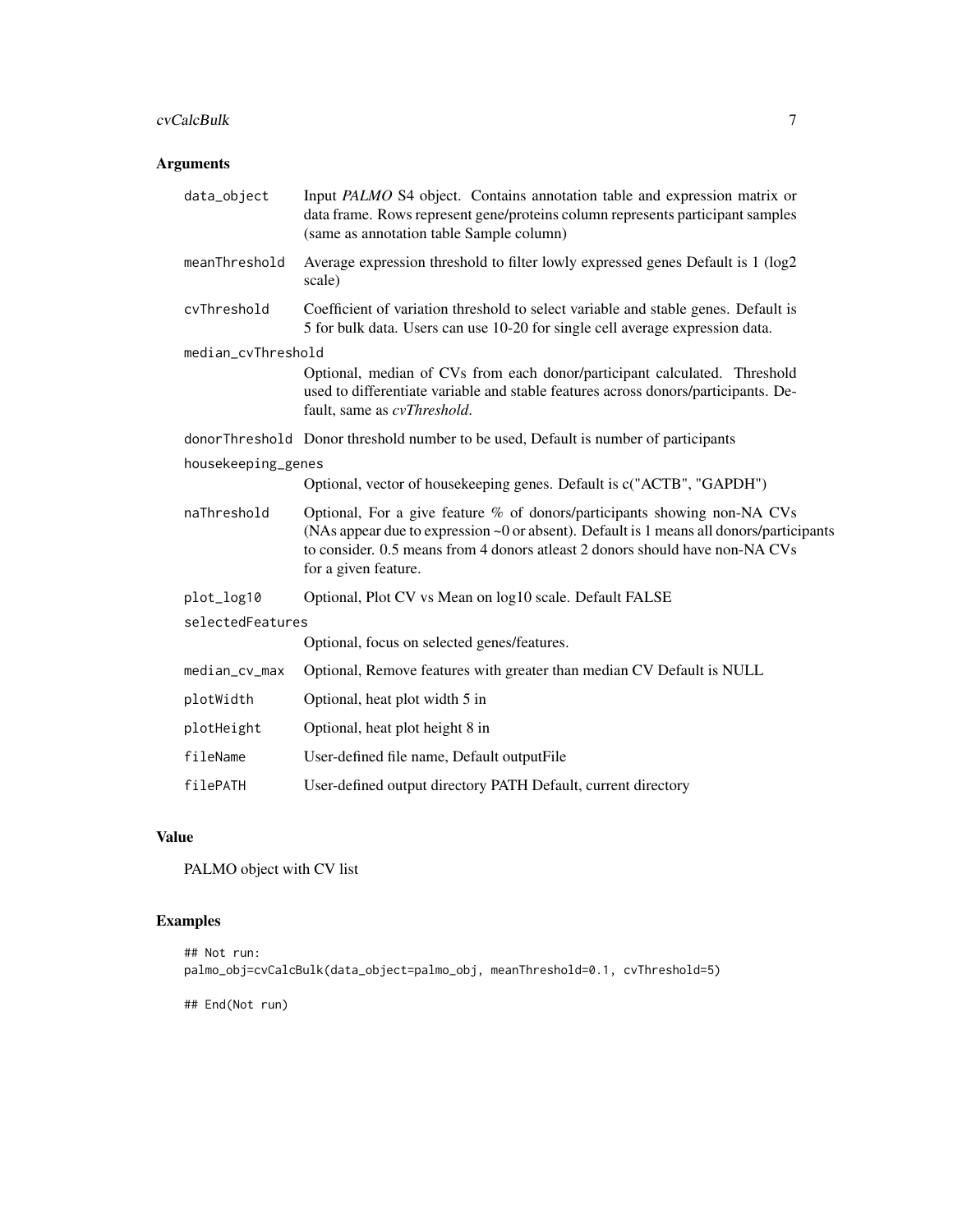## <span id="page-7-0"></span>Description

This function allows to calculate Intra-donor variations in bulk data over longitudinal timepoints and visualize in a CV vs Mean plot. Plots stored in output directory.

## Usage

```
cvCalcBulkProfile(data_object, cl = 2, fileName = NULL, filePATH = NULL)
```
#### Arguments

| data_object | Input <i>PALMO</i> S4 object. It contains annotation information and expression data<br>from Bulk or single cell data. |
|-------------|------------------------------------------------------------------------------------------------------------------------|
| c1          | Number of clusters. Use nCores-1 to run parallel. Default 2                                                            |
| fileName    | User-defined filename, Default output File                                                                             |
| filePATH    | User-defined output directory PATH Default, current directory                                                          |

### Value

PALMO object with CV profile cv\_all

## Examples

```
## Not run:
cvCalcBulkProfile(data_object=palmo_obj)
```
## End(Not run)

cvCalcSC *cvCalcSC Function*

## Description

This function allows to calculate Intra-donor variations in single cell data over longitudinal timepoints. The coefficient of variation (CV=SD/mean) is calculated in average expression data in same donor/participant and corresponding user-defined group (like celltype, cluster) across longitudinal timepoints.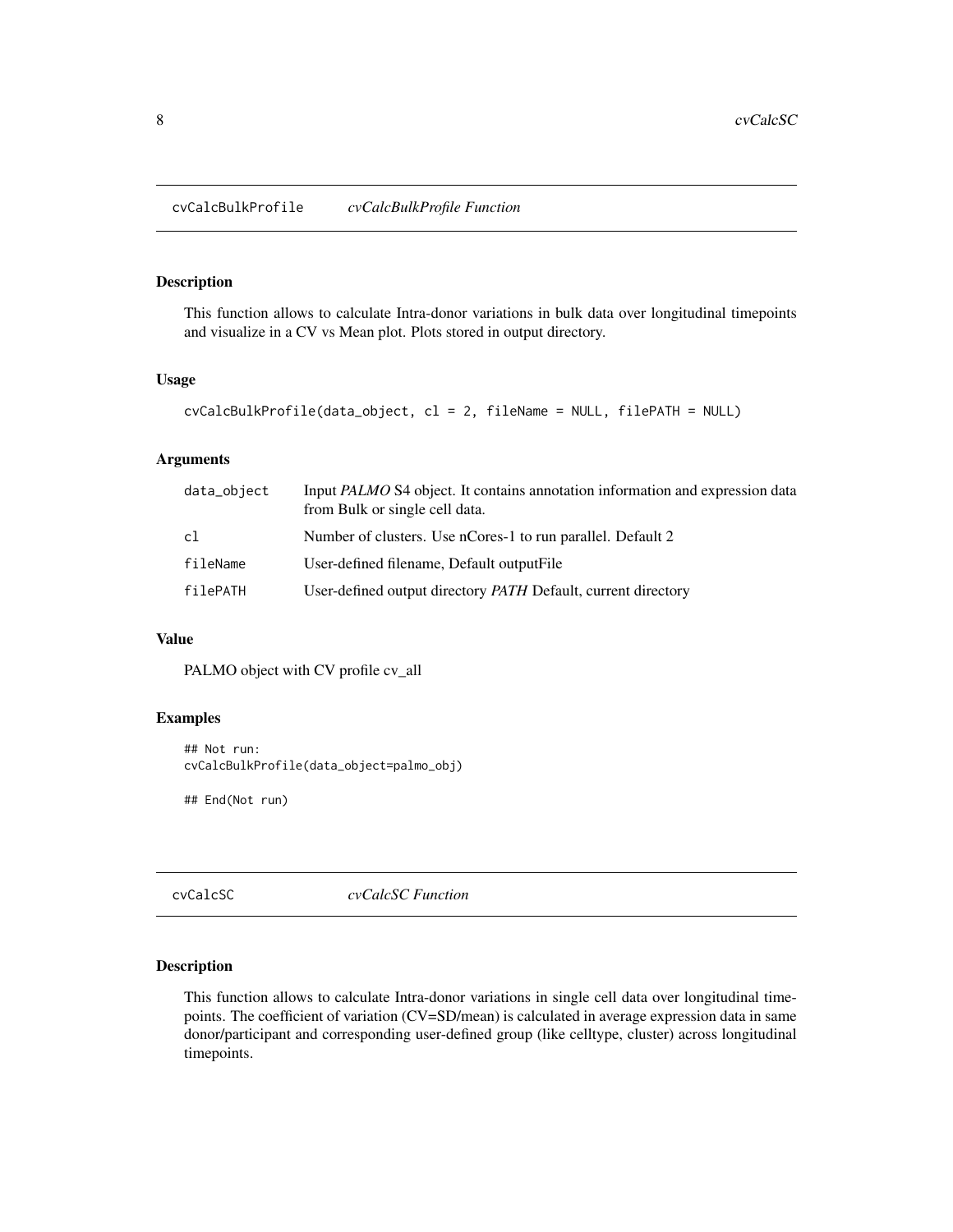## <span id="page-8-0"></span>cvCalcSCProfile 9

## Usage

```
cvCalcSC(
  data_object,
 meanThreshold = NULL,
 cvThreshold = NULL,
 housekeeping_genes = NULL,
 cl = 2,fileName = NULL,
  filePATH = NULL
)
```
## Arguments

| data_object        | Input PALMO S4 object. Contains annotation table and expression matrix or<br>data frame. Rows represent gene/proteins column represents participant samples<br>(same as annotation table Sample column) |
|--------------------|---------------------------------------------------------------------------------------------------------------------------------------------------------------------------------------------------------|
| meanThreshold      | Average expression threshold to filter lowly expressed genes Default is 0.1 (log2)<br>scale)                                                                                                            |
| cvThreshold        | Coefficient of variation threshold to select variable and stable genes. Default is<br>5 for bulk data. Users can use 10-20 for single cell average expression data.                                     |
| housekeeping_genes |                                                                                                                                                                                                         |
|                    | Optional, vector of housekeeping genes. Default is c('ACTB', 'GAPDH')                                                                                                                                   |
| c1                 | Number of clusters. Use nCores-1 to run parallel. Default 2                                                                                                                                             |
| fileName           | User-defined file name, Default output File                                                                                                                                                             |
| filePATH           | User-defined output directory PATH Default, current directory                                                                                                                                           |
|                    |                                                                                                                                                                                                         |

## Value

PALMO object with CV list

## Examples

```
## Not run:
palmo_obj=cvCalcSC(data_object=palmo_obj, meanThreshold=0.1, cvThreshold=5)
## End(Not run)
```
cvCalcSCProfile *cvCalcSCProfile Function*

## Description

This function allows to calculate Intra-donor variations in single cell data over longitudinal timepoints and visualize in a CV vs Mean plot. Plots stored in output directory.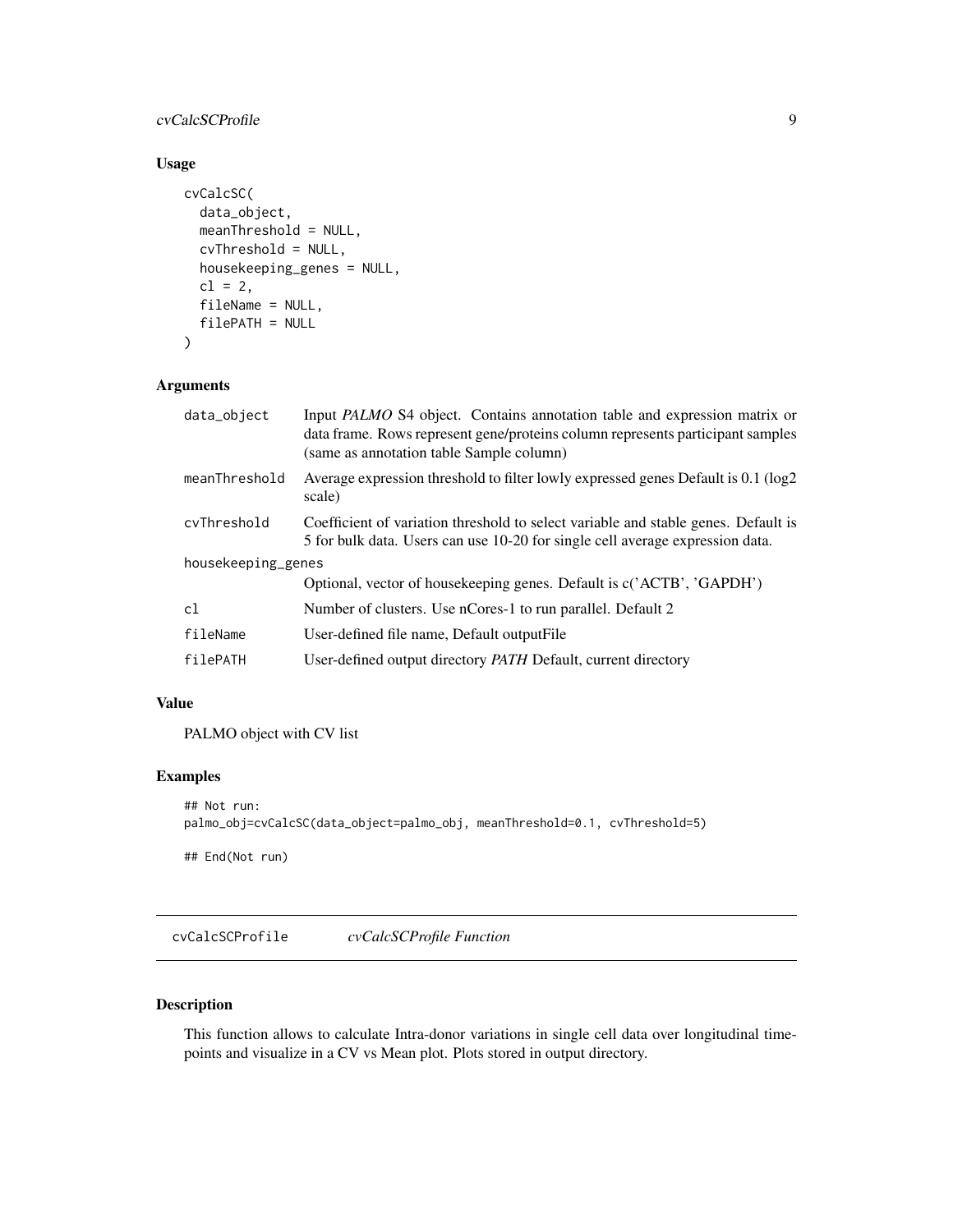## Usage

```
cvCalcSCProfile(
  data_object,
 meanThreshold = NULL,
 housekeeping_genes = NULL,
  cl = 2,fileName = NULL,
  filePATH = NULL
)
```
## Arguments

| data_object        | Input PALMO S4 object. Contains annotation table and expression matrix or<br>data frame. Rows represent gene/proteins column represents participant samples<br>(same as annotation table Sample column) |
|--------------------|---------------------------------------------------------------------------------------------------------------------------------------------------------------------------------------------------------|
| meanThreshold      | Average expression threshold to filter lowly expressed genes Default is 0.1 (log2)<br>scale)                                                                                                            |
| housekeeping_genes |                                                                                                                                                                                                         |
|                    | Optional, vector of housekeeping genes. Default is c('ACTB', 'GAPDH')                                                                                                                                   |
| c1                 | Number of clusters. Use nCores-1 to run parallel. Default 2                                                                                                                                             |
| fileName           | User-defined file name, Default output File                                                                                                                                                             |
| filePATH           | User-defined output directory <i>PATH</i> Default, current directory                                                                                                                                    |

## Value

PALMO object with CV profile list

## Examples

```
## Not run:
palmo_obj <- cvCalcSCProfile(data_object=palmo_obj,
housekeeping_genes=c('GAPDH', 'ACTB'), fileName='scrna')
```
## End(Not run)

cvSCsampleprofile *cvSCsampleprofile Function*

## Description

This function allows to calculate Intra-donor variations in single cell data at sample level over longitudinal timepoints and visualize in a CV vs Mean plot. Plots stored in output directory.

<span id="page-9-0"></span>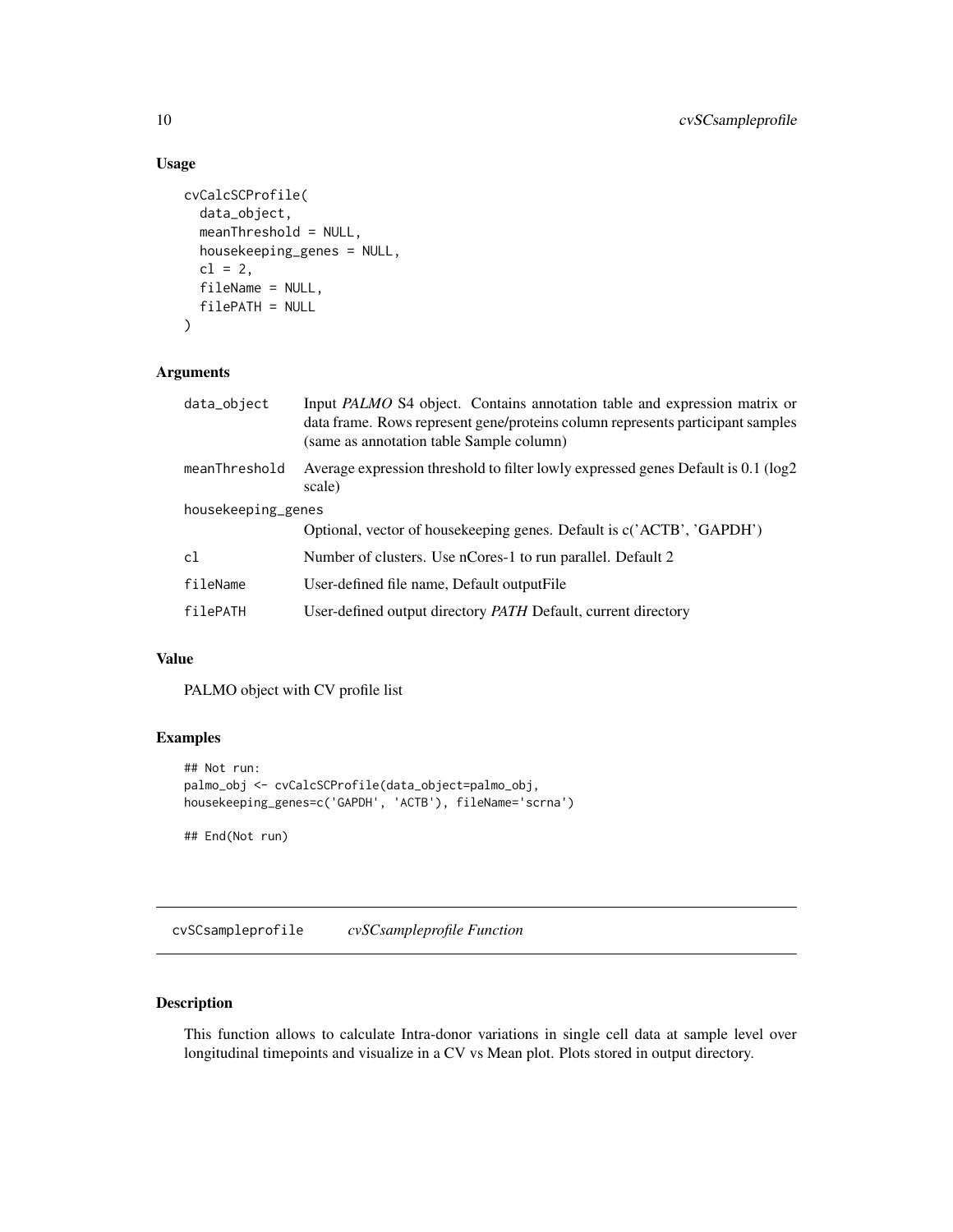## <span id="page-10-0"></span>dimUMAPPlot 11

## Usage

```
cvSCsampleprofile(
  data_object,
 meanThreshold = NULL,
 cvThreshold = NULL,
 cl = 2,
 plot_log10 = FALSE,
 fileName = NULL,
  filePATH = NULL
\mathcal{L}
```
## Arguments

| data_object   | Input PALMO S4 object. Contains annotation table and expression matrix or<br>data frame. Rows represent gene/proteins column represents participant samples<br>(same as annotation table Sample column) |
|---------------|---------------------------------------------------------------------------------------------------------------------------------------------------------------------------------------------------------|
| meanThreshold | Average expression threshold to filter lowly expressed genes Default is 0.1 (log2)<br>scale)                                                                                                            |
| cvThreshold   | Coefficient of variation threshold to select variable and stable genes Default is<br>10 for single cell RNA (100*SD/mean)                                                                               |
| c1            | Number of clusters. Use nCores-1 to run parallel. Default 2                                                                                                                                             |
| plot_log10    | Optional, Plot CV vs Mean on log10 scale. Default FALSE                                                                                                                                                 |
| fileName      | User-defined file name, Default output File                                                                                                                                                             |
| filePATH      | User-defined output directory PATH Default, current directory                                                                                                                                           |

## Value

PALMO object with CV list

#### Examples

```
## Not run:
palmo_obj <- cvSCsampleprofile(data_object=palmo_obj,
housekeeping_genes=c('GAPDH', 'ACTB'), fileName='scrna')
```
## End(Not run)

dimUMAPPlot *dimUMAPPlot Function*

## Description

This function allows to perform UMAP visualization of gene of interest list.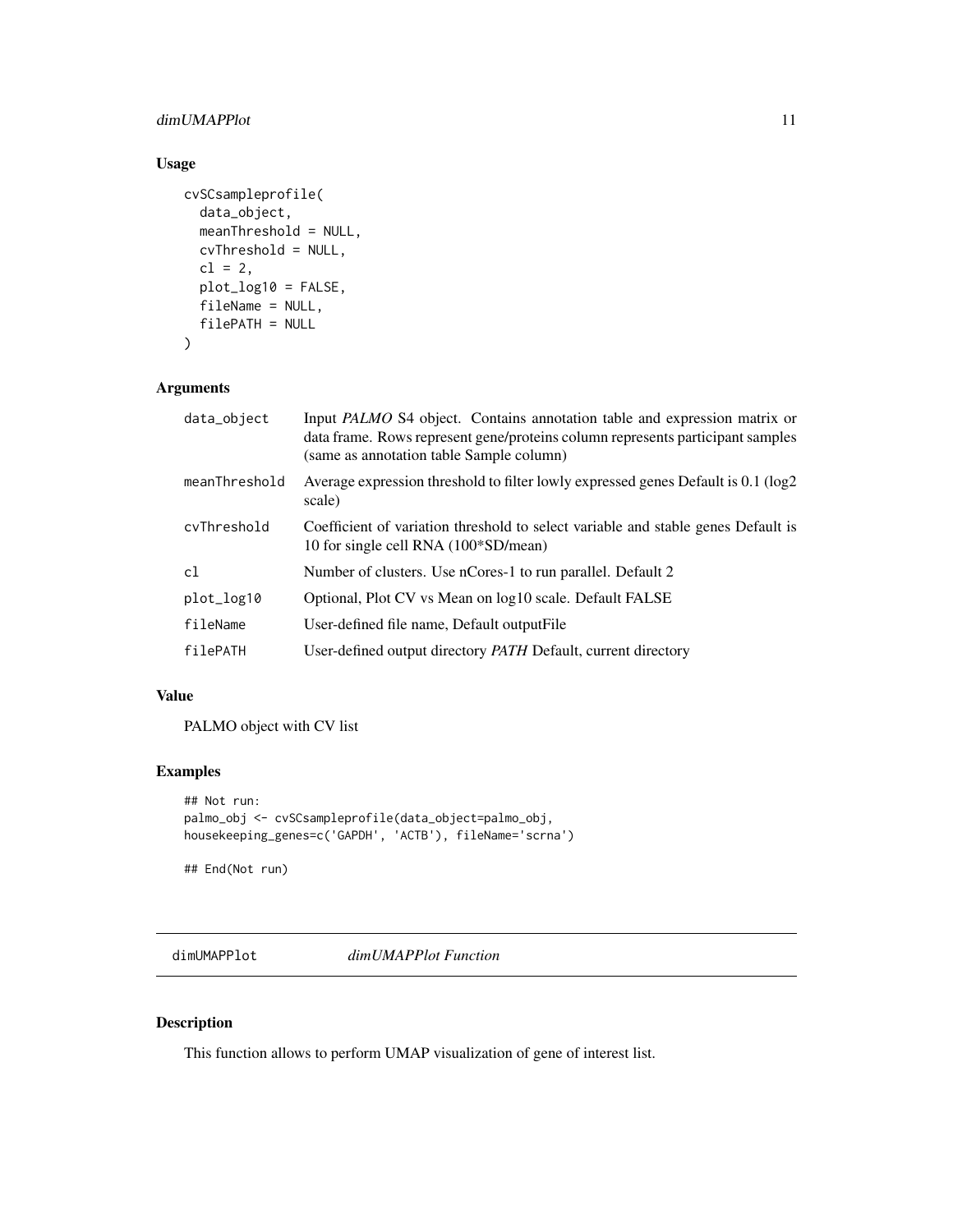## Usage

```
dimUMAPPlot(
  data_object,
 nPC = 30,
 gene_oi,
 group_column,
 plotname = NULL,
 repel = FALSE,
 filePATH = NULL,
 fileName = NULL
)
```
## Arguments

| data_object  | Input PALMO S4 object. Contains annotation table and single cell data stored<br>as Seurat scRNA object.                          |
|--------------|----------------------------------------------------------------------------------------------------------------------------------|
| nPC          | Number of PCAs to be used for UMAP, Default is 30                                                                                |
| gene_oi      | Genes of interest to explore, required                                                                                           |
| group_column | User-defined group name column from annotation table or Seurat annotation<br>column. Example, group_column='celltype' (required) |
| plotname     | User-defined output file name (required)                                                                                         |
| repel        | UMAP plot with labels repel=TRUE. Default FALSE                                                                                  |
| filePATH     | User-defined output directory PATH Default, current directory                                                                    |
| fileName     | User-defined file name, Default output File                                                                                      |

## Value

UMAP plot

## Examples

```
## Not run:
dimUMAPPlot(data_object=pamo_obj, nPC=15, gene_oi=stable_gene,
group_column='celltype', plotname='stable')
```
## End(Not run)

genecircosPlot *genecircosPlot Function*

## Description

This function allows to Circos Plot for gene list of interest by group

<span id="page-11-0"></span>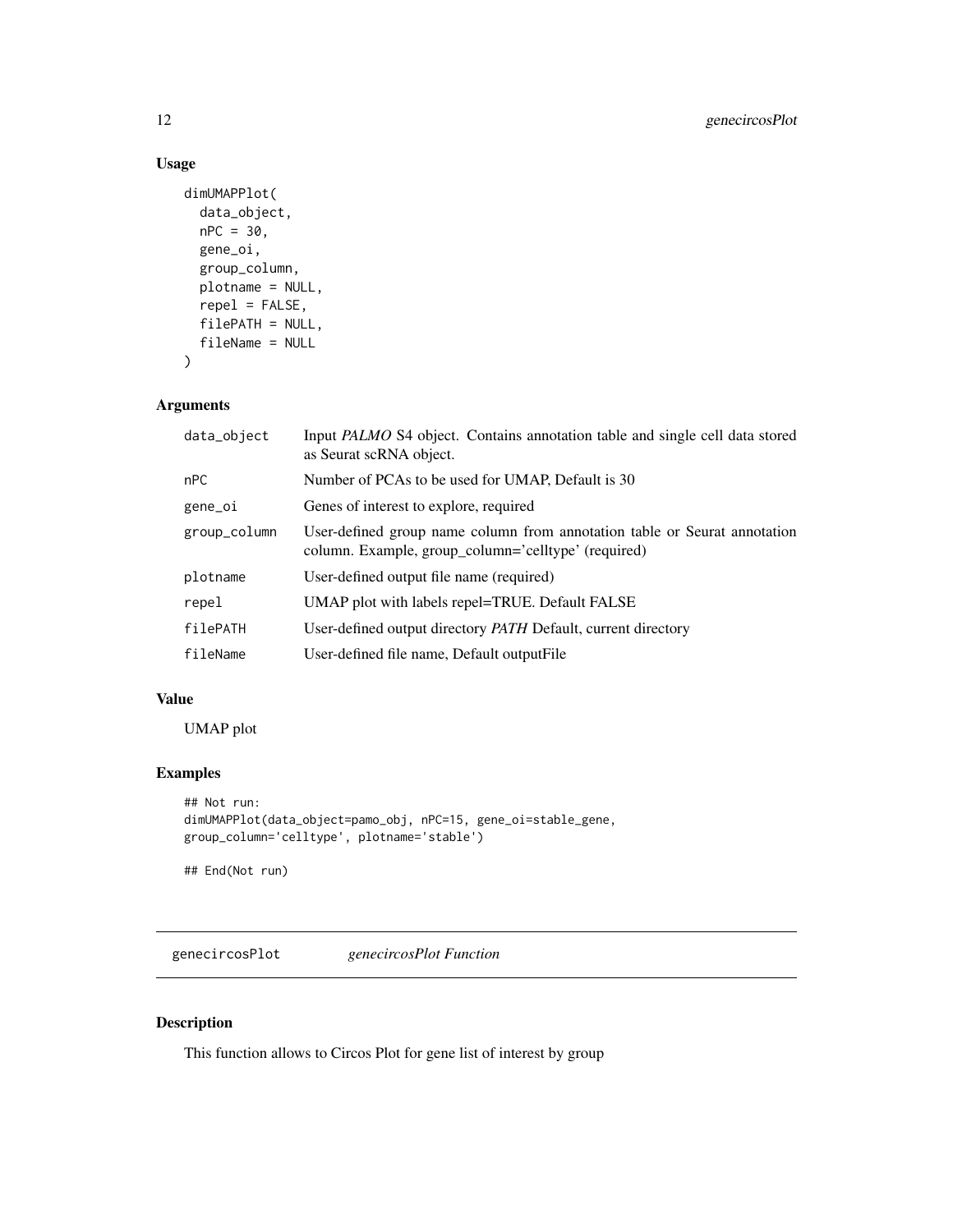## genecircosPlot 13

## Usage

```
genecircosPlot(
 data = NULL,data_object = NULL,
 geneList,
 group_position = 1,
 group\_oi = NULL,titleName = ",
 colorThreshold = 10,
 colorMax = NULL,
 colorscale = FALSE
)
```
## Arguments

| data        | Expression matrix or data frame. Rows represents gene/proteins column repre-<br>sents group: donor (or donor: group)                                                                                     |
|-------------|----------------------------------------------------------------------------------------------------------------------------------------------------------------------------------------------------------|
| data_object | Input <i>PALMO</i> S4 object. It contains annotation information and expression data<br>from Bulk or single cell data. Rows represents gene/proteins column represents<br>group: donor (or donor: group) |
| geneList    | User-defined genes of interest                                                                                                                                                                           |
|             | group_position Default 1, use 2 when columns are donor: group format                                                                                                                                     |
| group_oi    | Optional, User-defined groups to consider and order plot                                                                                                                                                 |
| titleName   | Title of the plot                                                                                                                                                                                        |
|             | colorThreshold User-defined color threshold (same as cyThreshold, like 5)                                                                                                                                |
| colorMax    | Maximum CV value in heatplot ("max", numeric or NULL)                                                                                                                                                    |
| colorscale  | Show color scale, TRUE or FALSE (default).                                                                                                                                                               |

## Value

Circos plots and dataframe

## Examples

```
## Not run:
genecircosPlot(data_object=palmo_obj, geneList=c('IL32','CCL5','TCF7'))
```
## End(Not run)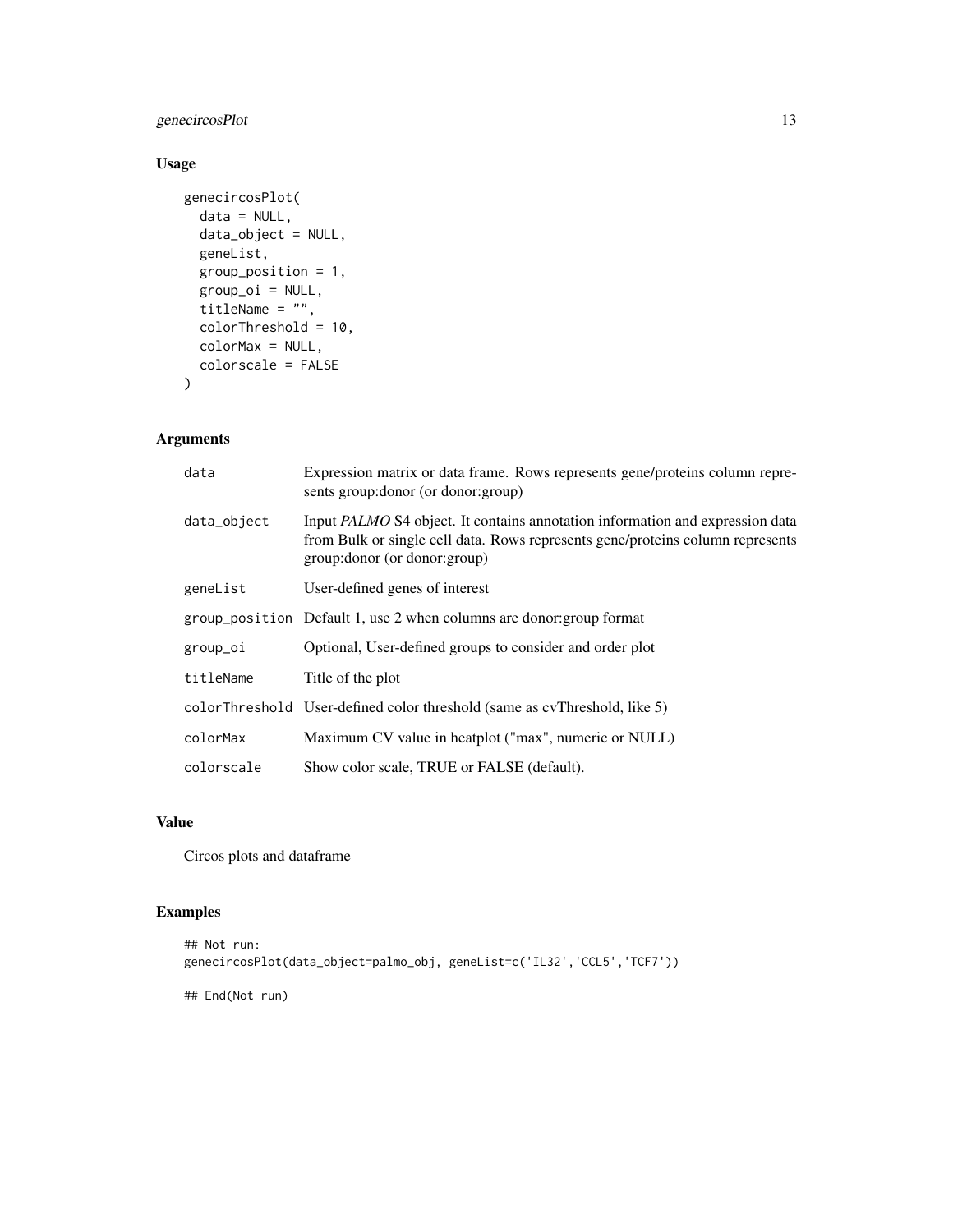<span id="page-13-0"></span>gene\_featureplot *gene\_featureplot Function*

#### Description

This function allows to output the user-defined input features expression in graphical format. Users can select x-axis as donor/participant (x\_group\_by='PTID') and expression on y-axis organized by variable time (var\_oi='Time'). Add group facet feature like facet\_by='celltype'.

#### Usage

```
gene_featureplot(
  data_object = NULL,
  data = NULL,anndata = NULL,featureList,
  x_group_by = "PTID",
  var_oi = "Time",
  xlab = "group_by",
 ylab = "Value/Expression",
  ncol = NULL,factor_by = NULL,compare_means = FALSE,
  x_text_angle = NULL,
  text_font = NULL
)
```
## Arguments

| data_object   | Input PALMO S4 object. It contains annotation information and expression data<br>from Bulk or single cell data.                                 |
|---------------|-------------------------------------------------------------------------------------------------------------------------------------------------|
| data          | Optional, Data can be bulk data or single cell data                                                                                             |
| anndata       | Optional, Annotation dataframe consist of information such as Sample (sample<br>name), PTID (donor/participant), Time (longitudinal timepoints) |
| featureList   | User-defined feature or genelist as a vector                                                                                                    |
| x_group_by    | x-axis grouping variable like 'PTID'                                                                                                            |
| var_oi        | x-axis subgrouping variable like 'Time'                                                                                                         |
| xlab          | x-axis label                                                                                                                                    |
| ylab          | y-axis label                                                                                                                                    |
| ncol          | Number of columns in the plot grid                                                                                                              |
| facet_by      | A set of variables or expressions                                                                                                               |
| compare_means | Add mean comparison p-value in a plot (for more information refer http://rpkgs.datanovia.com/ggpubr/ref                                         |
| x_text_angle  | xaxis text angle on ggplot                                                                                                                      |
| text_font     | font size on ggplot                                                                                                                             |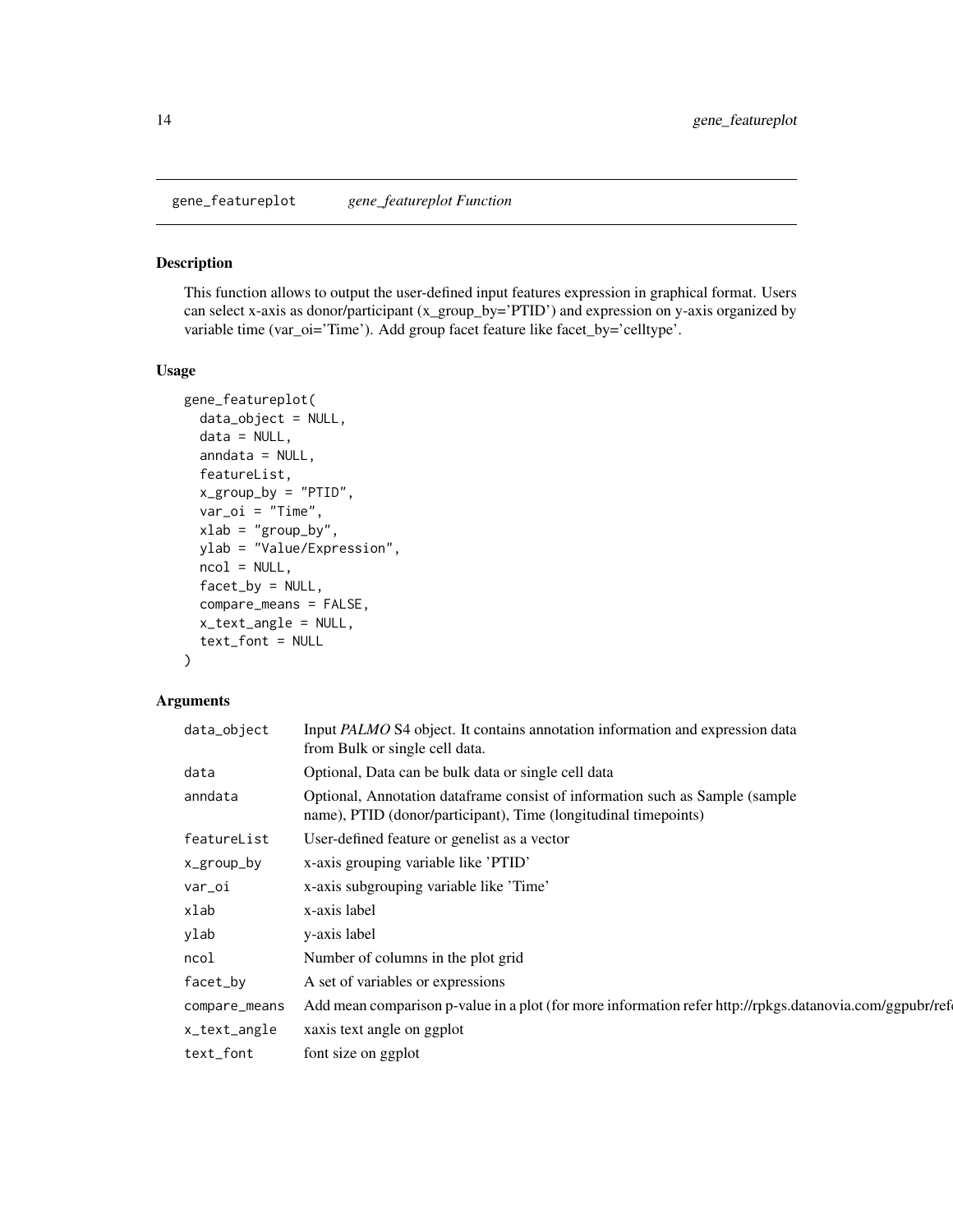## <span id="page-14-0"></span>lmeVariance 15

## Value

gene plot

## Examples

```
## Not run:
plots <- gene_featureplot(data_object=palmo_obj,
featureList=c('LILRA4', 'CLEC9A'))
```
## End(Not run)

lmeVariance *lmeVariance Function*

## Description

This function allows you to calculate inter-donor variation between participants over longitudinal timepoints. It uses linear mixed model to calculate variance contribution from each given feature list.

## Usage

```
lmeVariance(
  data_object,
  featureSet,
  fixed_effect_var = NULL,
  meanThreshold = NULL,
  selectedFeatures = NULL,
 NA_to_zero = FALSE,
  cl = 2,lmer_control = FALSE,
  fileName = NULL,
  filePATH = NULL
)
```
## Arguments

| data_object      | Input <i>PALMO</i> S4 object. It contains annotation information and expression data<br>from Bulk or single cell data.                                                        |
|------------------|-------------------------------------------------------------------------------------------------------------------------------------------------------------------------------|
| featureSet       | Variance analysis carried out for the feature set provided such as c('PTID',<br>'Time', 'Sex')                                                                                |
| fixed_effect_var |                                                                                                                                                                               |
|                  | Fixed effect variables. In linear mixed model fixed_effect_var included as fixed<br>effect variables and variance contribution obtained by adding them as random<br>variables |
| meanThreshold    | Average expression threshold to filter lowly expressed genes/features Default is                                                                                              |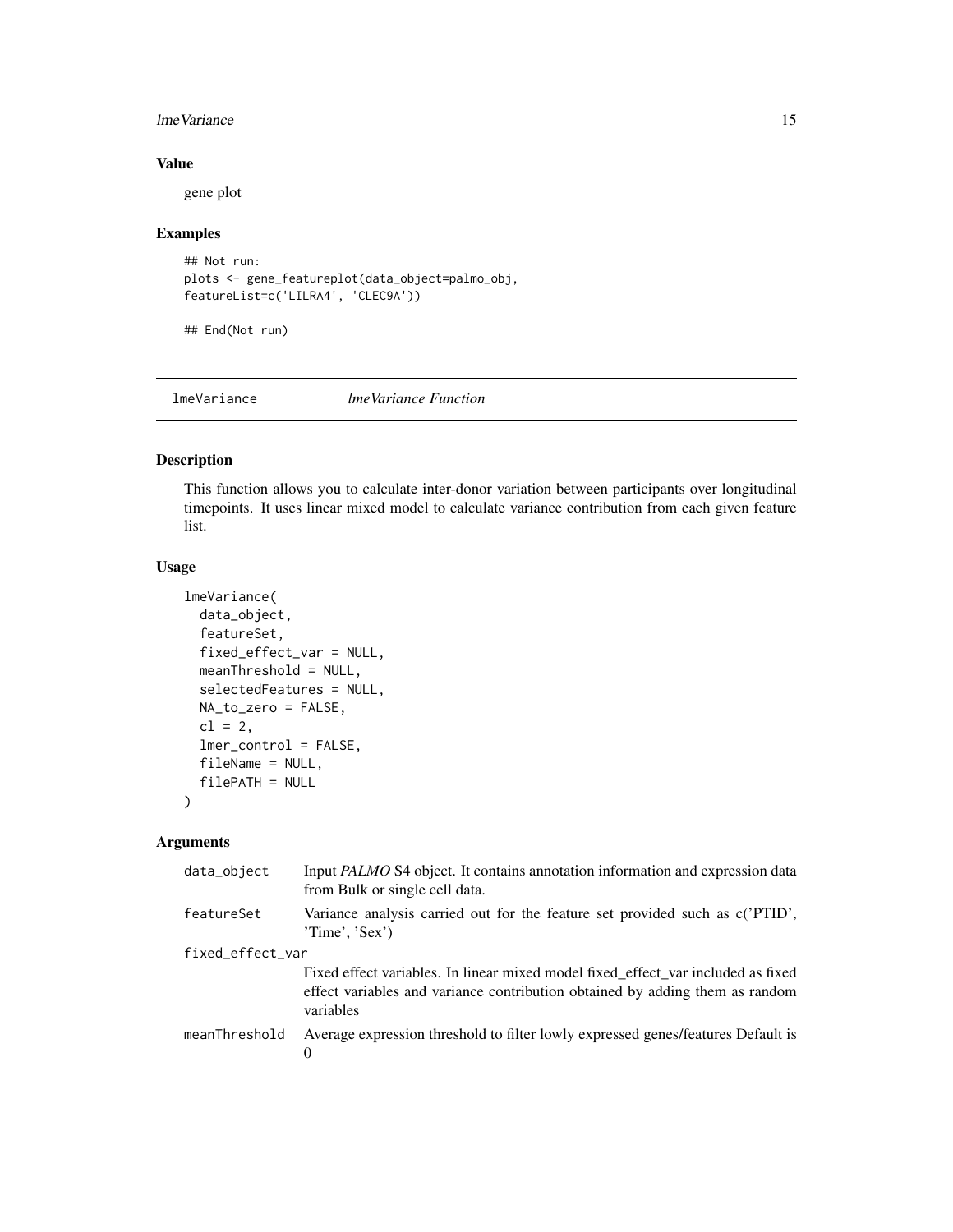<span id="page-15-0"></span>

| selectedFeatures |                                                                                                                                    |
|------------------|------------------------------------------------------------------------------------------------------------------------------------|
|                  | User-defined gene/feature list                                                                                                     |
| NA_to_zero       | Convert NAs to zero. Default FALSE                                                                                                 |
| c1               | Number of clusters. Use nCores-1 to run parallel. Default 2                                                                        |
| lmer_control     | control structures for mixed model fitting. Default optimizer is "bobyqa". Re-<br>duces the run time for large data significantly. |
| fileName         | User-defined file name, Default output File                                                                                        |
| filePATH         | User-defined output directory <i>PATH</i> Default, current directory                                                               |

## Value

PALMO object with variance lmem\_res dataframe

#### Examples

```
## Not run:
palmo_obj=lmeVariance(data_object=palmo_obj,
featureSet=c('PTID','Time','Sex'))
```
## End(Not run)

longitudinalmfuzz *longitudinalmfuzz Function*

#### Description

This function allows you to identify gene/feature trajectory over longitudinal points. The function uses mfuzz package (for more information refer to https://www.bioconductor.org/packages/release/bioc/html/Mfuzz.html)

#### Usage

```
longitudinalmfuzz(
  data_object,
  group_column = "group",
  timeColumn = "Time",
  timeOrder = NULL,
  donorColumn = "PTID",
  baseline_timepoint = NULL,
  featurelist = NULL,
  group_oi = NULL,
 mfuzz_thres = 0.25,
 mfuzz\_min.std = 0,max_cluster = NULL,
  delta = 0.5,
 plotsize = 10,
  cl = 2,
  fileName = NULL,
  filePATH = NULL
)
```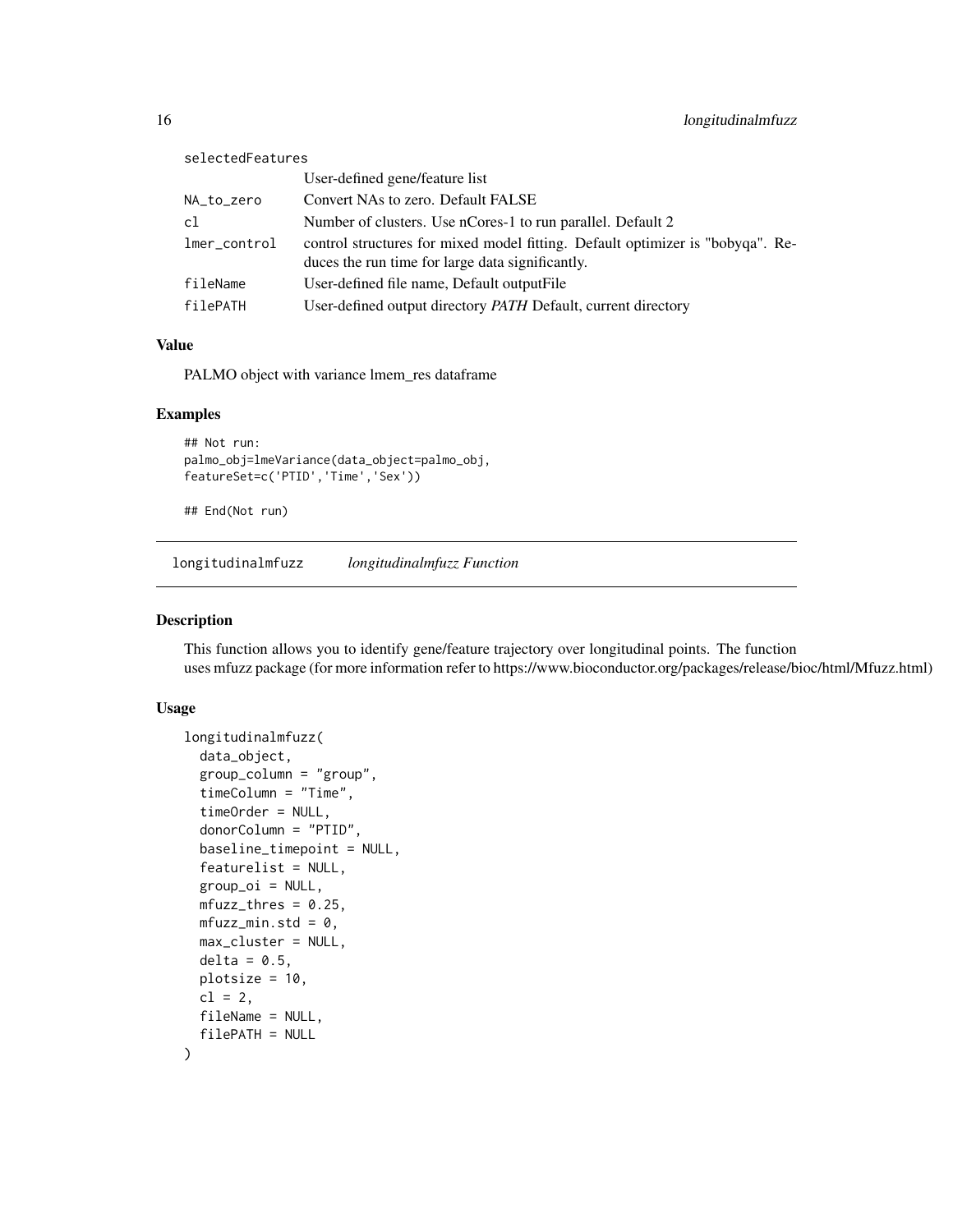## <span id="page-16-0"></span>Arguments

| data_object        | Input PALMO S4 object. It contains annotation information and expression data<br>from Bulk or single cell data. |
|--------------------|-----------------------------------------------------------------------------------------------------------------|
| group_column       | User-defined group name like 'group', 'celltype'                                                                |
| timeColumn         | User-defined time column name like 'Time'                                                                       |
| timeOrder          | (Optional) User-defined order of time variable like ('D1','D2','D3')                                            |
| donorColumn        | User-defined donor/participant column name like 'PTID'                                                          |
| baseline_timepoint |                                                                                                                 |
|                    | (Optional) If baseline donors known (like 'PTID1')                                                              |
| featurelist        | (Optional) User-defined genes/features of interest                                                              |
| group_oi           | User-defined groups to consider for example from celltypes select few                                           |
| mfuzz_thres        | mfuzz: thres threshold for excluding genes                                                                      |
| mfuzz_min.std      | mfuzz: min. std threshold for minimum standard deviation                                                        |
| max_cluster        | Number of clusters to explore (Default $22$ n)                                                                  |
| delta              | mfuzz: delta threshold for minimum standard deviation                                                           |
| plotsize           | Size of plot width and height. Default 10 (in).                                                                 |
| c1                 | Number of clusters. Use nCores-1 to run parallel. Default 2                                                     |
| fileName           | User-defined file name, Default output File                                                                     |
| filePATH           | User-defined output directory PATH Default, current directory                                                   |

## Value

longitudinal trajectory dataframe

## Examples

```
## Not run:
longitudinalmfuzz(data_object=palmo_obj, group_column='group',
timeColumn='Time', donorColumn='PTID')
## End(Not run)
```
mergePALMOdata *mergePALMOdata Function*

## Description

This function allows to merge expression data from bulk or single cell data with annotation file provided by user. It will remove the annotations with missing information from Sample name, donor/participant and time variable.

#### Usage

mergePALMOdata(data\_object, datatype)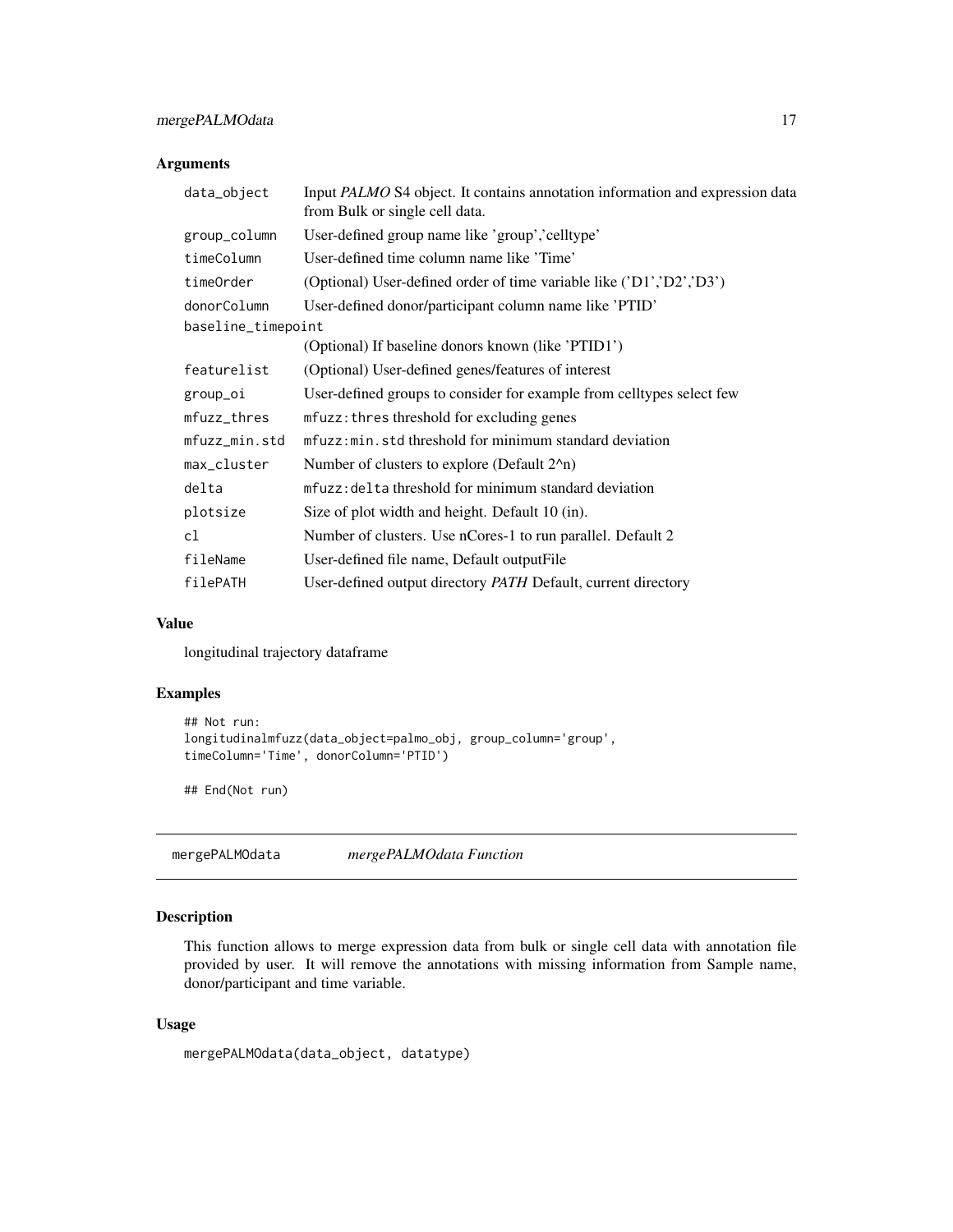## <span id="page-17-0"></span>Arguments

| data_object | Input <i>PALMO</i> S4 object. It contains annotation information and expression data<br>from Bulk or single cell data. |
|-------------|------------------------------------------------------------------------------------------------------------------------|
| datatype    | Input data type 'bulk' or 'singlecell'                                                                                 |

## Value

PALMO object with merged annotation and data matrix

## Examples

```
## Not run:
palmo_obj <- mergePALMOdata(data_object=palmo_obj)
```
## End(Not run)

multimodalView *multimodalView Function*

## Description

This function allows to visualize the multimodal view genes of interest by celltypes/ groups defined by use

## Usage

```
multimodalView(
 modality1,
 modality2,
 group_oi = NULL,
  geneList,
  colorThreshold = 10,
  group_position = NULL,
 plotHeight = 10,
  titleName = ",
  colorMax = NULL,
  colorscale = FALSE,
  fileName = NULL,
  filePATH = NULL
```

```
)
```
## Arguments

| modality1 | Variation or Expression matrix/data frame. Rows represents gene/proteins col- |
|-----------|-------------------------------------------------------------------------------|
|           | umn represents group: donor (group and donor separated by :)                  |
| modality2 | Variation or Expression matrix/data frame. Rows represents gene/proteins col- |
|           | umn represents group: donor (group and donor separated by :)                  |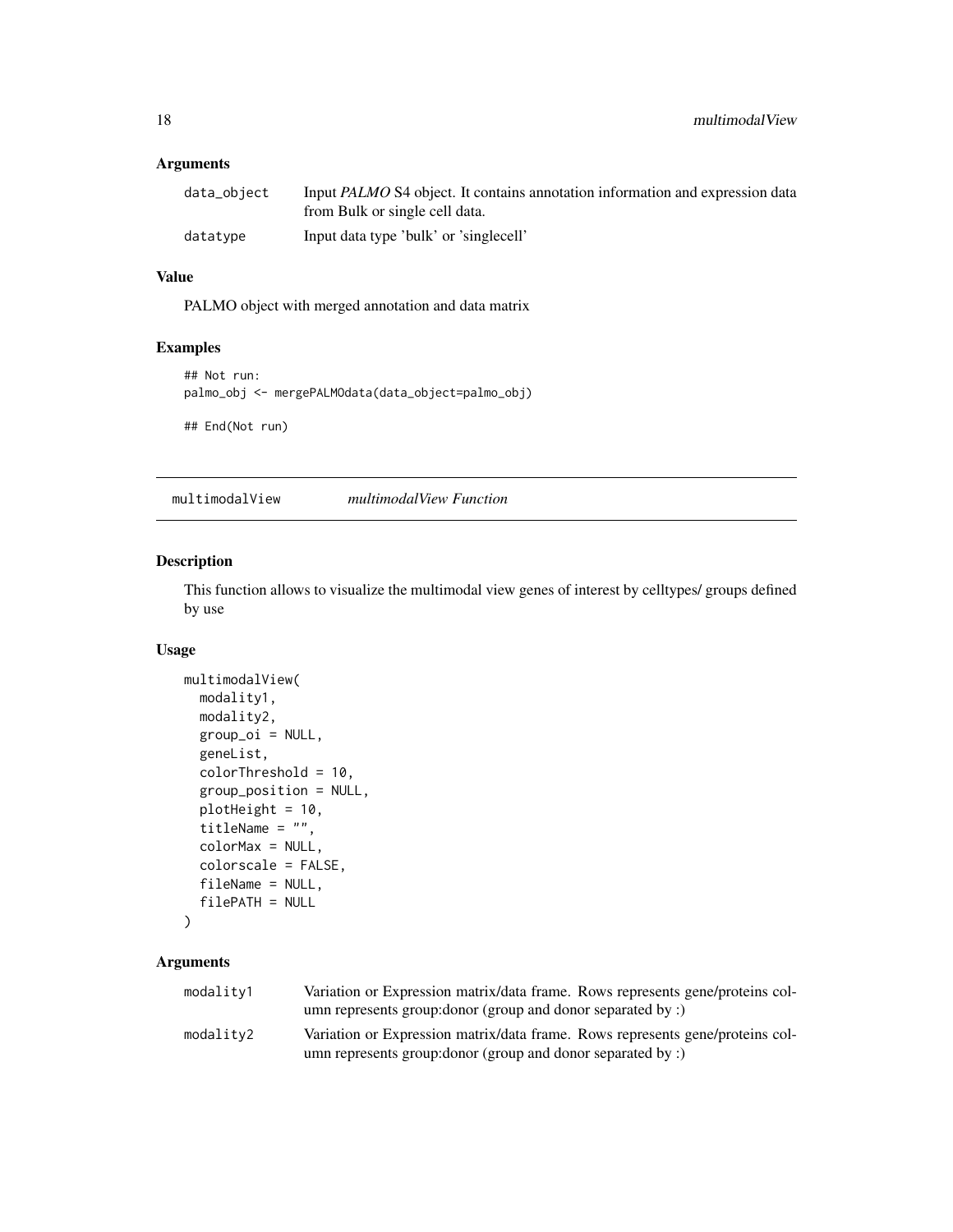#### <span id="page-18-0"></span>naFilter 19

| group_oi   | Optional, User-defined groups to consider and order                  |
|------------|----------------------------------------------------------------------|
| geneList   | Genes of interest to explore                                         |
|            | colorThreshold User-defined color threshold in color space           |
|            | group_position Default 1, use 2 when columns are donor: group format |
| plotHeight | User-defined Plot size (in)                                          |
| titleName  | Title of the plot                                                    |
| colorMax   | Maximum CV value in heatplot ("max", numeric or NULL)                |
| colorscale | Show color scale, TRUE or FALSE (default).                           |
| fileName   | User defined filename                                                |
| filePATH   | User-defined output directory PATH to save result                    |

## Value

Multimodal plot and data list

## Examples

```
## Not run:
multimodalView(modality1=scrna_cv_res, modality2=scatac_cv_res, geneList)
## End(Not run)
```
## naFilter *naFilter Function*

## Description

This function allows users to filter genes/features having expression NAs with user-defined threshold.

## Usage

```
naFilter(data_object, na_cutoff = 0.4)
```
## Arguments

| data_object | Input <i>PALMO</i> S4 object. It contains annotation information and expression data<br>from Bulk or single cell data. |
|-------------|------------------------------------------------------------------------------------------------------------------------|
| na cutoff   | Threshold to remove NAs. Range is 0-1 (Default 0.4 means $40\%$ NAs are not<br>allowed).                               |

## Value

PALMO object with filtered NAs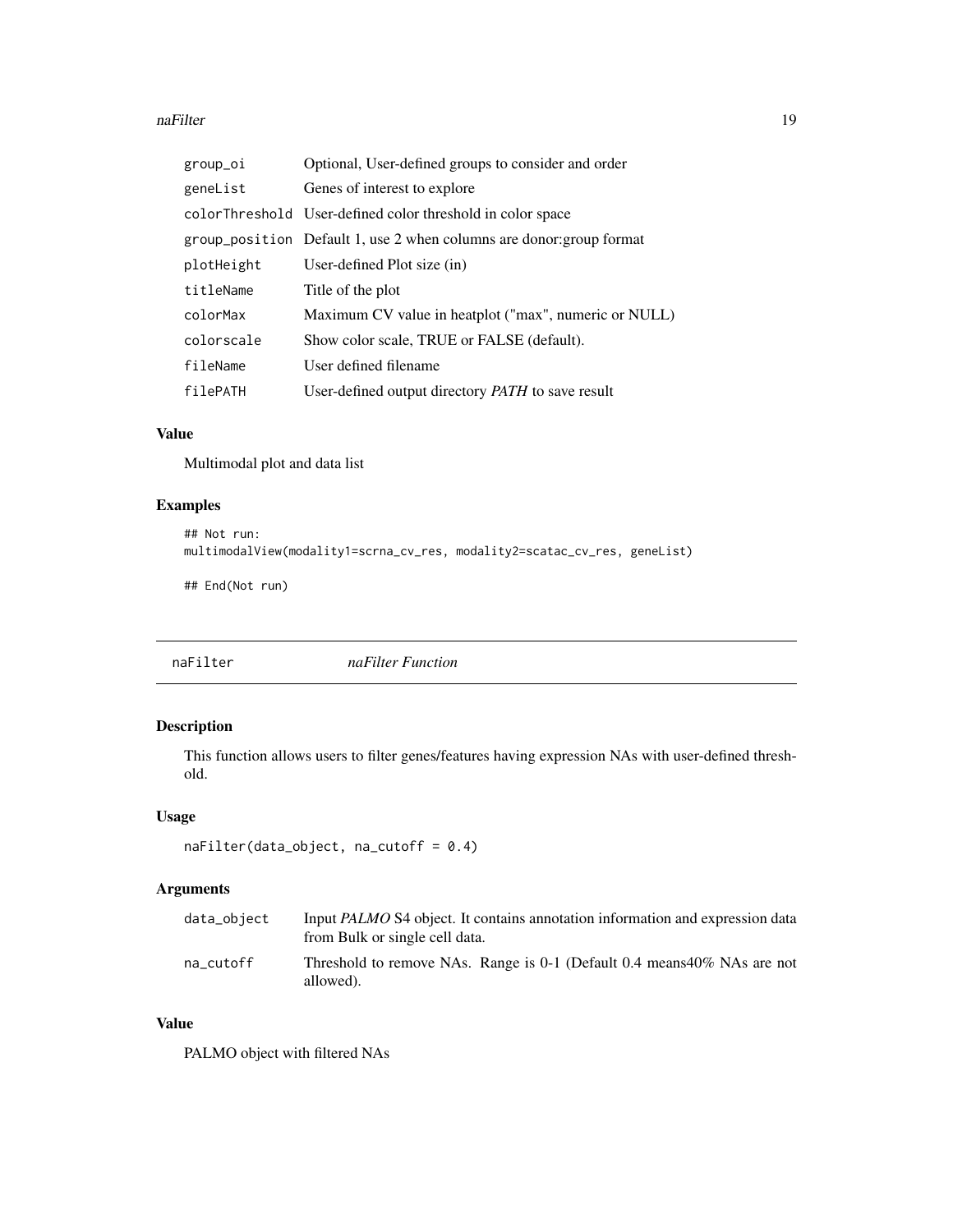## Examples

```
## Not run:
palmo_obj <- naFilter(data_object=palmo_obj, na_cutoff=0.4)
## End(Not run)
```
outlierDetect *outlierDetect Function*

## Description

This function allows users to perform outlier analysis on bulk data by calculating z-score. Outlier genes defined as mean/ $SD = |Z| > z$ \_cutoff.

## Usage

```
outlierDetect(
  data_object,
  z_cutoff = NULL,
  plotWidth = 10,
  plotHeight = 5,
  group_column = NULL,
  cl = 2,
  fileName = NULL,
  filePATH = NULL
)
```
## Arguments

| data_object  | Input PALMO S4 object. It contains annotation information and expression data<br>from Bulk or single cell data. |
|--------------|-----------------------------------------------------------------------------------------------------------------|
| z_cutoff     | $ Z $ cutoff threshold to find potential outliers (Eg. $z$ _cutoff=2, equals to Mean/SD<br>2)                   |
| plotWidth    | User-defined plot width, Default 10 in                                                                          |
| plotHeight   | User-defined plot height, Default 5 in                                                                          |
| group_column | Include group by outlier analysis (celltype, cluster)                                                           |
| cl           | Number of clusters. Use nCores-1 to run parallel. Default 2                                                     |
| fileName     | User-defined file name, Default output File                                                                     |
| filePATH     | User-defined output directory <i>PATH</i> Default, current directory                                            |

#### Value

PALMO object with outlier\_res dataframe

<span id="page-19-0"></span>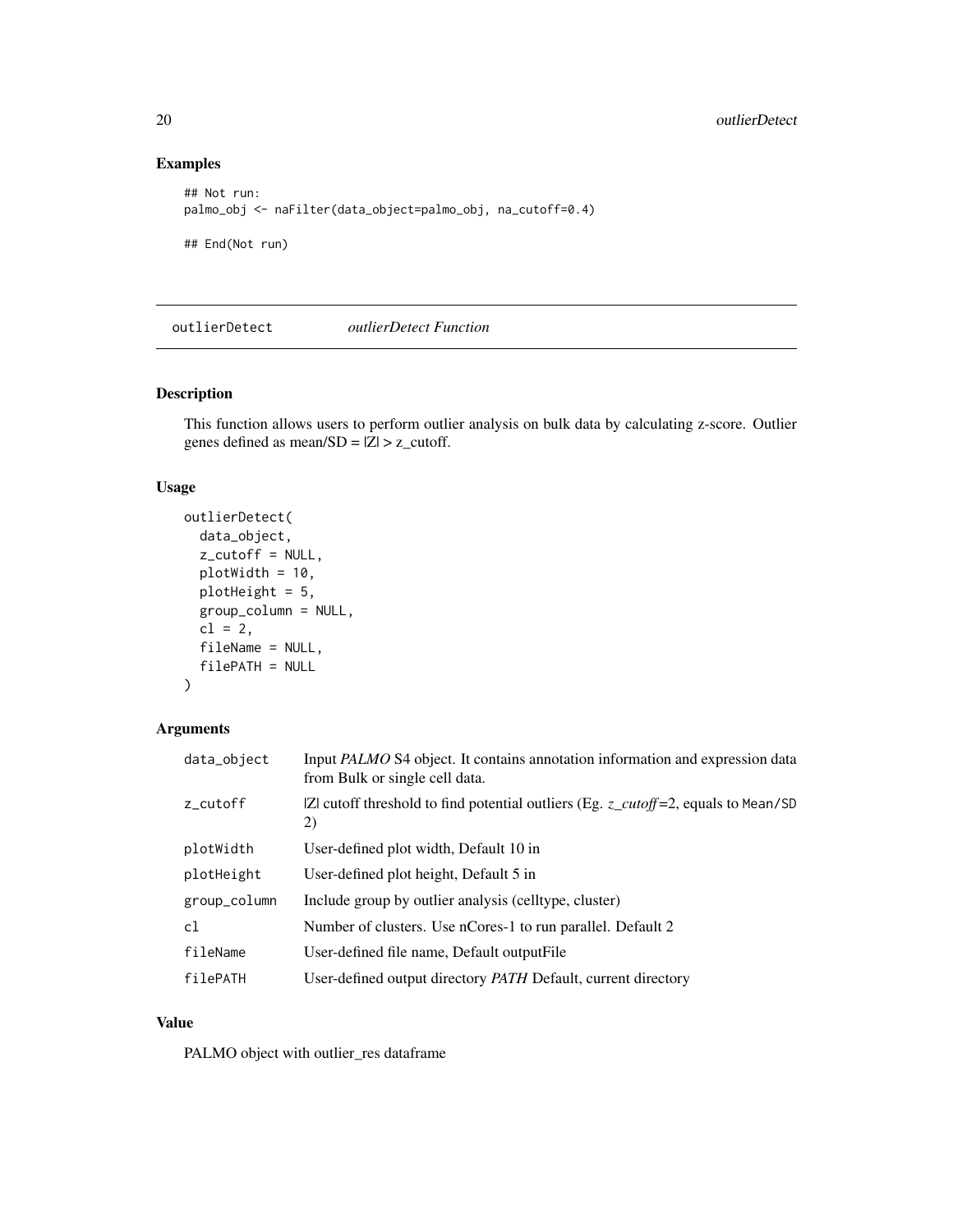## <span id="page-20-0"></span>outlierDetectP 21

## Examples

```
## Not run:
palmo_obj <- outlierDetect(data_object=palmo_obj, z_cutoff=2)
## End(Not run)
```
outlierDetectP *outlierDetectP Function*

## Description

This function allows to identify significant abnormal event identified from outlier analysis.

## Usage

```
outlierDetectP(
 outlier_events,
 z_cutoff = 2,
 nGenes,
 group_by = "PTID",
  alternative = "two.sided"
)
```
## Arguments

|             | outlier events Identified outlier events                                                         |
|-------------|--------------------------------------------------------------------------------------------------|
| z_cutoff    | $ Z $ cutoff threshold to find potential outliers (Eg. z_cutoff= 2, equals to Mean/SD<br>2)      |
| nGenes      | Number of background genes/features                                                              |
| group_by    | Column name to use for groupwise outlier analysis. Default is PTID (donor or<br>participant id). |
| alternative | alternative hypothesis, must be one of "one sided" or "two sided" (default)                      |

## Value

PALMO object with outlier event p value dataframe

PALMO object with outlier event p value

## Examples

```
## Not run:
outlierDetectP(outlier_events=outlier_res, z_cutoff=2, nGenes=1043)
```
## End(Not run)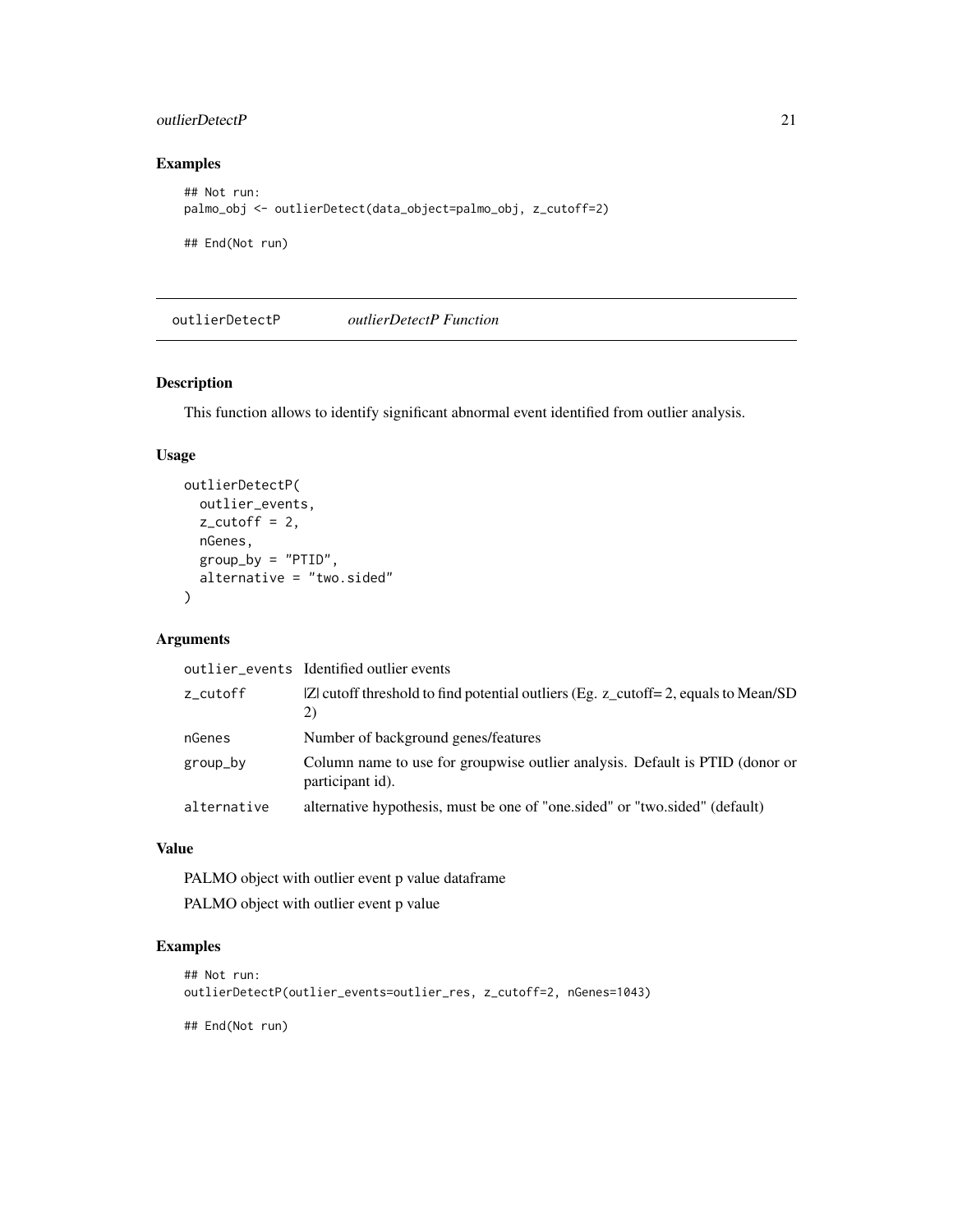<span id="page-21-0"></span>palmo-class *palmo class*

#### Description

This function creates *PALMO* class object. All the raw data and results from PALMO are stored in this object.

## Value

PALMO S4 class

## Fields

raw list, contains user entered annotation and expression dataframe or object curated list, contains curated input data result list, output from *PALMO* stored in result list nDonors numeric, number of donors in the input data rownames character, row names of the expression data colnames character, column names of the expression data housekeeping\_genes character, user-defined housekeeping genes listed datatype character, datatype used like bulk or singlecell omics character, omics such as RNA, scRNA, scATAC featureSet character, parameters used for variance analysis meanThreshold numeric, Average expression threshold cvThreshold numeric, CV threshold median\_cvThreshold numeric, median of CV threshold (from inter-donor) groupName character, group defined by user like celltype, cluster group\_oi character, selected types from user-defined group list donorThreshold numeric, minimum donors to explore groupThreshold numeric, minimum group types to explore topFeatures numeric, number of top features to retrieve donor\_sep character, donor and group separator such as ':' cor\_method character, correelation method 'pearson', 'spearman' clusterBy character, cluster by a group (celltype or cluster) z\_cutoff numeric, z-cutoff value for outlier analysis filePATH character, PATH of outout directory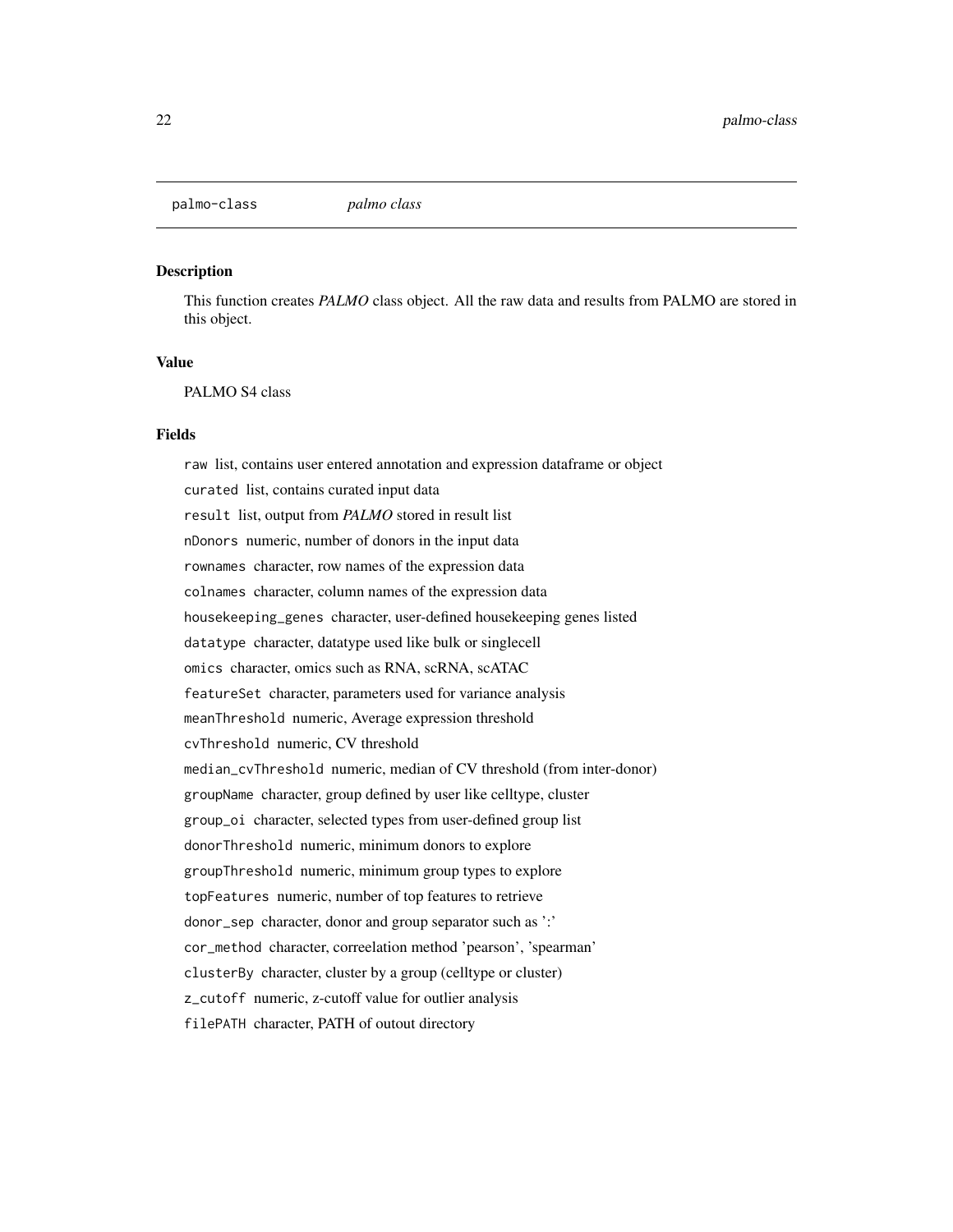## <span id="page-22-0"></span>Description

This function allows to calculate p value for identified outlier significant abnormal events

#### Usage

```
p_value_for_event(events, tries, rate)
```
## Arguments

| events | Identified outlier events           |
|--------|-------------------------------------|
| tries  | Number of background genes/features |
| rate   | probability distribution            |

## Value

outlier event p value

#### Examples

```
## Not run:
p_value_for_event(events, tries, rate)
```

```
## End(Not run)
```
sample\_correlation *sample\_correlation Function*

## Description

This function allows to perform sample correlation (by group like celltype, or by donor).

## Usage

```
sample_correlation(
 data_object,
 cor_{\text{method}} = "spearman".group_by = NULL,
 col_break = NULL,
 col_max = 1,
 cluster_rows = FALSE,
 cluster_columns = FALSE,
```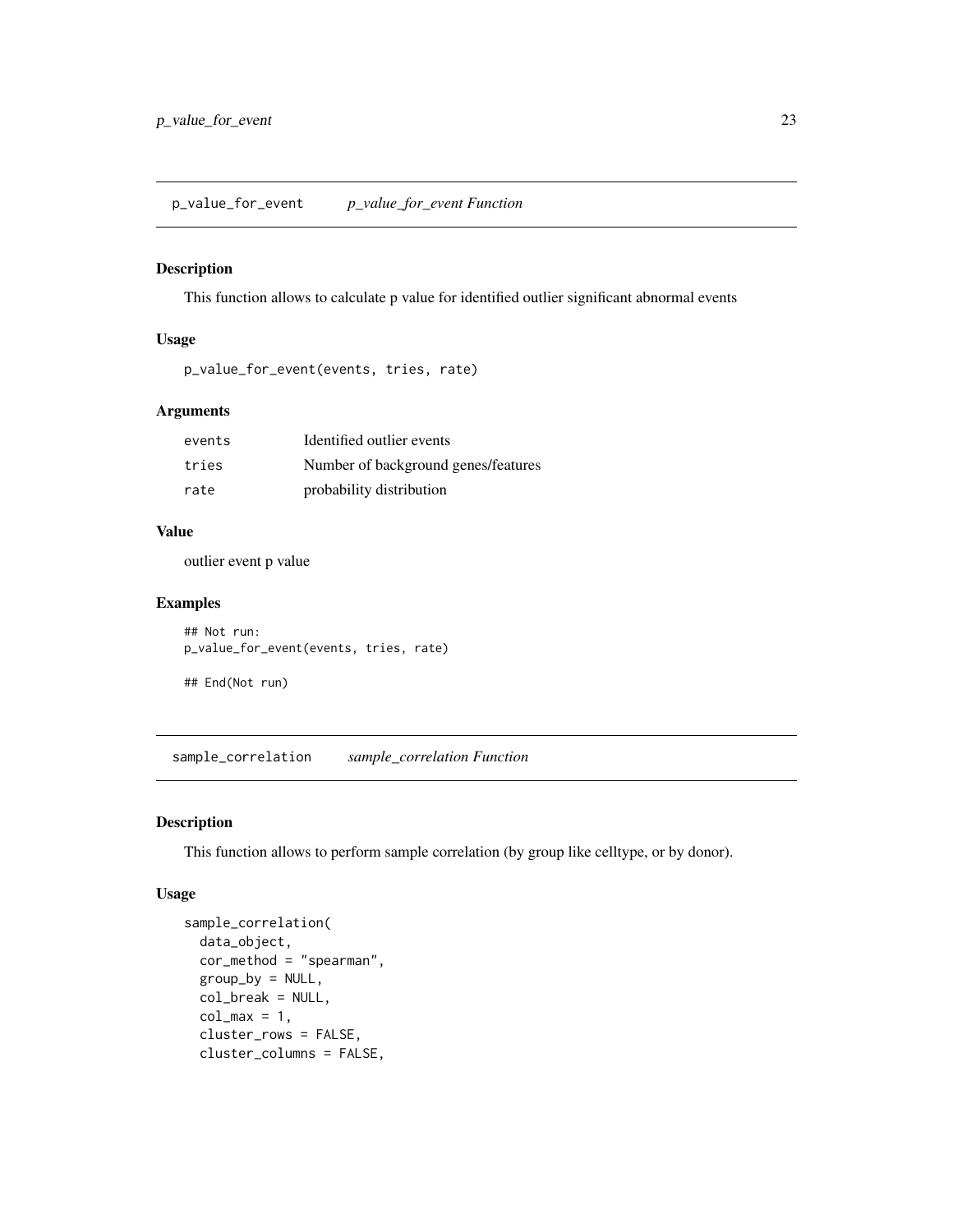```
column_names_fontsize = 4,
  row_names_fontsize = 4,
 row_title_fontsize = 6,
 column_title_fontsize = 6,
 plotHeight = 20,
 fileName = NULL,
 filePATH = NULL
\mathcal{L}
```
## Arguments

| data_object           | Input PALMO S4 object. It contains annotation information and expression data<br>from Bulk or single cell data. |
|-----------------------|-----------------------------------------------------------------------------------------------------------------|
| cor_method            | (Optional) Correlation method 'pearson' or 'spearman'. Default is 'spearman'                                    |
| group_by              | Cluster correlation heat plot by 'donor' or 'group'                                                             |
| col_break             | Value between 0 and 1                                                                                           |
| col_max               | Maximum color limit (Default 1)                                                                                 |
| cluster_rows          | ComplexHeatmap cluster rows, Default FALSE                                                                      |
| cluster_columns       |                                                                                                                 |
|                       | ComplexHeatmap cluster columns, Default FALSE                                                                   |
| column_names_fontsize |                                                                                                                 |
|                       | Font size of the column names, Default 4                                                                        |
| row_names_fontsize    |                                                                                                                 |
|                       | Font size of the row names, Default 4                                                                           |
| row_title_fontsize    |                                                                                                                 |
|                       | Font size of the row title, Default 6                                                                           |
| column_title_fontsize |                                                                                                                 |
|                       | Font size of the column title, Default 6                                                                        |
| plotHeight            | Height of the plot in inch, Default 20 in                                                                       |
| fileName              | User-defined file name, Default output File                                                                     |
| filePATH              | User-defined output directory PATH Default, current directory                                                   |

## Value

PALMO object with correlation cor\_res dataframe

## Examples

```
## Not run:
palmo_obj <- sample_correlation(data_object=palmo_obj, group_by="Time")
## End(Not run)
```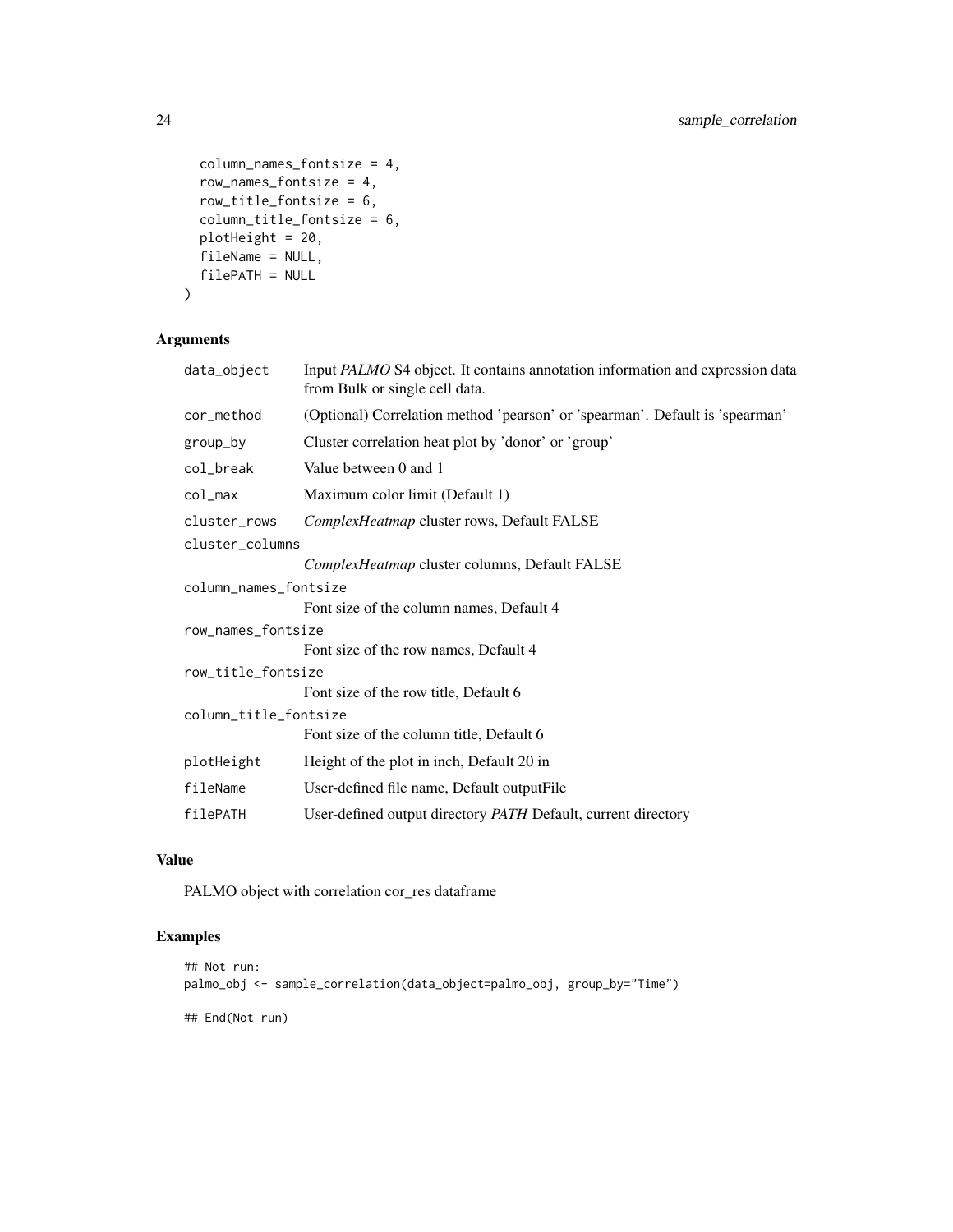#### <span id="page-24-0"></span>Description

This function allows ser to calculate differential expressed genes in the direction of given time points (if timepoints>3 otherwise DEGs between two timepoints). A hurdle model was fit to each participant independently in order to identify participant-specific longitudinal transcriptomic changes. Genes that were expressed in at least 10% of cells per participant were considered for this analysis. The models were fit on the input normalized data, modeling the timepoints as a continuous variable within each cell type and adjusting for the batch only if any timepoints from the same participant were run across multiple batches.

#### Usage

```
sclongitudinalDEG(
  data_object,
  scassay = "RNA",group_column,
 group_oi = NULL,
 mincellsexpressed = 0.1,
  removelnc = "TRUE",
  adjfac = NULL,baseline = NULL,
  addCDR = FALSE,CDR_column = NULL,
 plotWidth = 10,
 plotHeight = 10,
  fileName = NULL,
  filePATH = NULL
)
```
#### **Arguments**

| data_object       | Input PALMO S4 object. It contains annotation information and expression data<br>from Bulk or single cell data.                |  |
|-------------------|--------------------------------------------------------------------------------------------------------------------------------|--|
| scassay           | Single cell assay from scRNA seurat object (Default "RNA")                                                                     |  |
| group_column      | Column of interest such as "celltype" to analyze DEGs in participant over time                                                 |  |
| group_oi          | Features of interest such as specific celltypes c("CD4_Naive", "CD4_TEM")                                                      |  |
| mincellsexpressed |                                                                                                                                |  |
|                   | Average expression threshold to filter lowly expressed genes/features Default is<br>0.1                                        |  |
| removelnc         | Remove lincRNAs, mitochondrial and ribosomal genes from analysis incldes<br>(^RP ^MT- ^LINC orf) (TRUE/FALSE). Default is TRUE |  |
| adjfac            | Factors to be adjusted for such as batch, sex                                                                                  |  |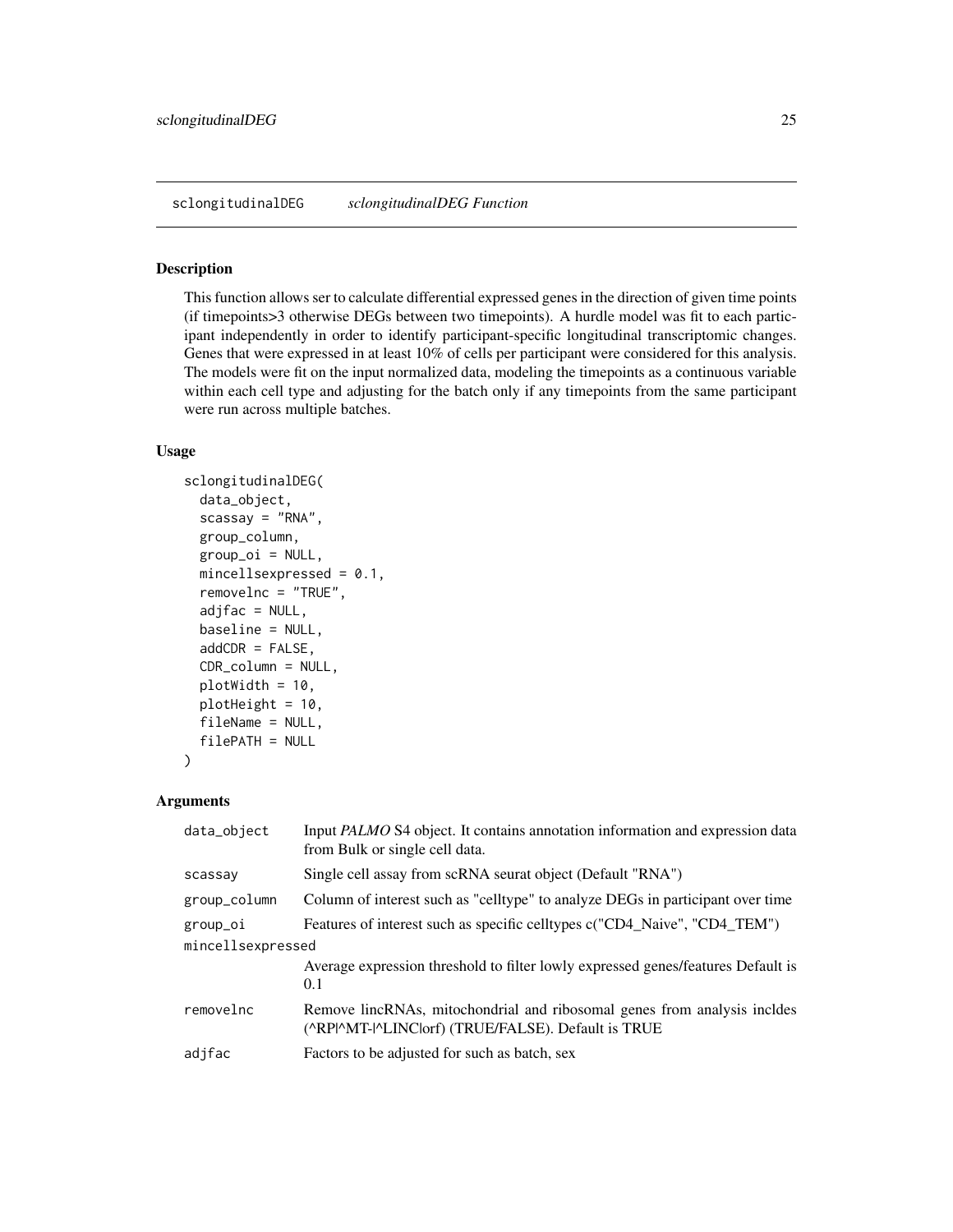<span id="page-25-0"></span>

| baseline   | Donors (PTID) to be considered as baseline. Deafult NULL                    |
|------------|-----------------------------------------------------------------------------|
| addCDR     | (Optional) Add CDR while performing differential analysis. Default is FALSE |
| CDR_column | (Optional) cellular detection rate column name                              |
| plotWidth  | User-defined plot width, Default 10 in                                      |
| plotHeight | User-defined plot height, Default 10 in                                     |
| fileName   | User-defined file name, Default output File                                 |
| filePATH   | User-defined output directory PATH Default, current directory               |

## Examples

```
## Not run:
palmo_obj <- sclongitudinalDEG(ann=metadata, dataObj=pbmc, scassay="RNA",
group_column="celltype")
```
## End(Not run)

StableFeatures *StableFeatures Function*

#### Description

This function allows user to identify stable genes in participants across longitudinal timepoints using single cell expression data. The coefficient of variation (CV) calculated using cvCalcSC function. Users can identify cvThreshold in different datasets using housekeeping genes CV distribution.

## Usage

```
StableFeatures(
  data_object,
  group_oi = NULL,
  cvThreshold = NULL,
  donorThreshold = NULL,
  housekeeping_genes = NULL,
  groupThreshold = NULL,
  topFeatures = 25,
  filePATH = NULL,
  fileName = NULL
)
```
## Arguments

| data_object | Input <i>PALMO</i> S4 object. It contains annotation information and expression data<br>from Bulk or single cell data. |
|-------------|------------------------------------------------------------------------------------------------------------------------|
| group_oi    | Group of interest to focus on. Example among celltypes focus on selected ones.<br>Default is NULL.                     |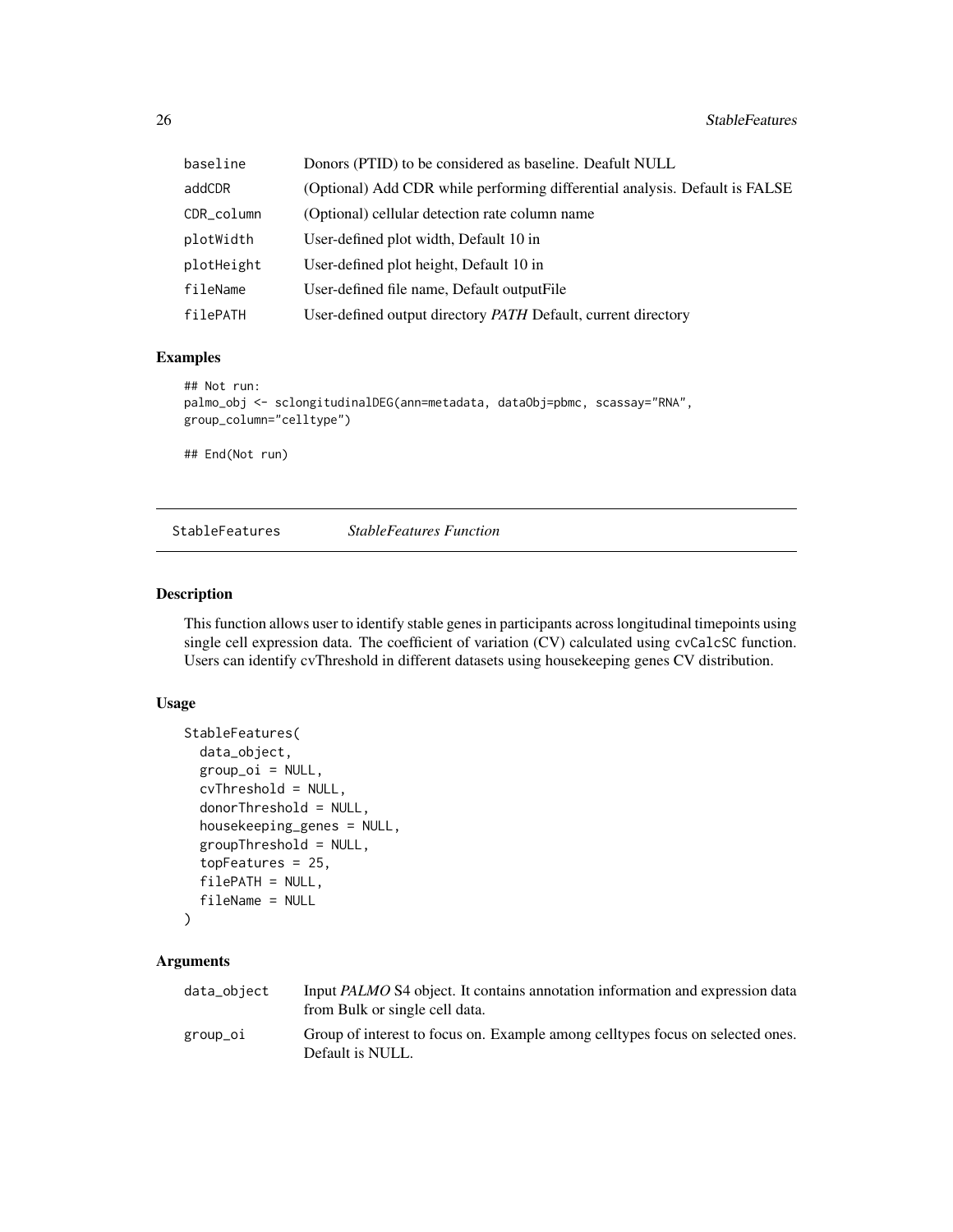#### <span id="page-26-0"></span>VarFeatures 27

| cvThreshold        | Coefficient of variation threshold to select variable and stable genes Default is<br>10 for single cell RNA (100*SD/mean) |  |
|--------------------|---------------------------------------------------------------------------------------------------------------------------|--|
|                    | donor Threshold Donor threshold number to be used, Default is number of participants                                      |  |
| housekeeping_genes |                                                                                                                           |  |
|                    | Optional list of house keeping genes to focus on. Default is ACTB, GAPDH                                                  |  |
|                    | groupThreshold Group label threshold number to be used, Default is (number of participants<br>$x$ group labels)/2         |  |
| topFeatures        | Number of features to be selected from each group, Default is 25                                                          |  |
| filePATH           | User-defined output directory path to load the CV result obtained from cv-<br>CalcSC function                             |  |
| fileName           | User defined filename                                                                                                     |  |

## Value

PALMO object with stable (stable\_genes) features

## Examples

```
## Not run:
palmo_obj <- StableFeatures(data_object=palmo_obj, cvThreshold=10)
## End(Not run)
```
VarFeatures *VarFeatures Function*

## Description

This function allows user to identify variable genes in participants across longitudinal timepoints using single cell expression data. The coefficient of variation (CV) calculated using cvCalcSC function. Users can identify cvThreshold in different datasets using housekeeping genes CV distribution.

## Usage

```
VarFeatures(
  data_object,
  group\_oi = NULL,cvThreshold = NULL,
  donorThreshold = NULL,
  groupThreshold = NULL,
  topFeatures = 25,
  filePATH = NULL,
  fileName = NULL
\mathcal{E}
```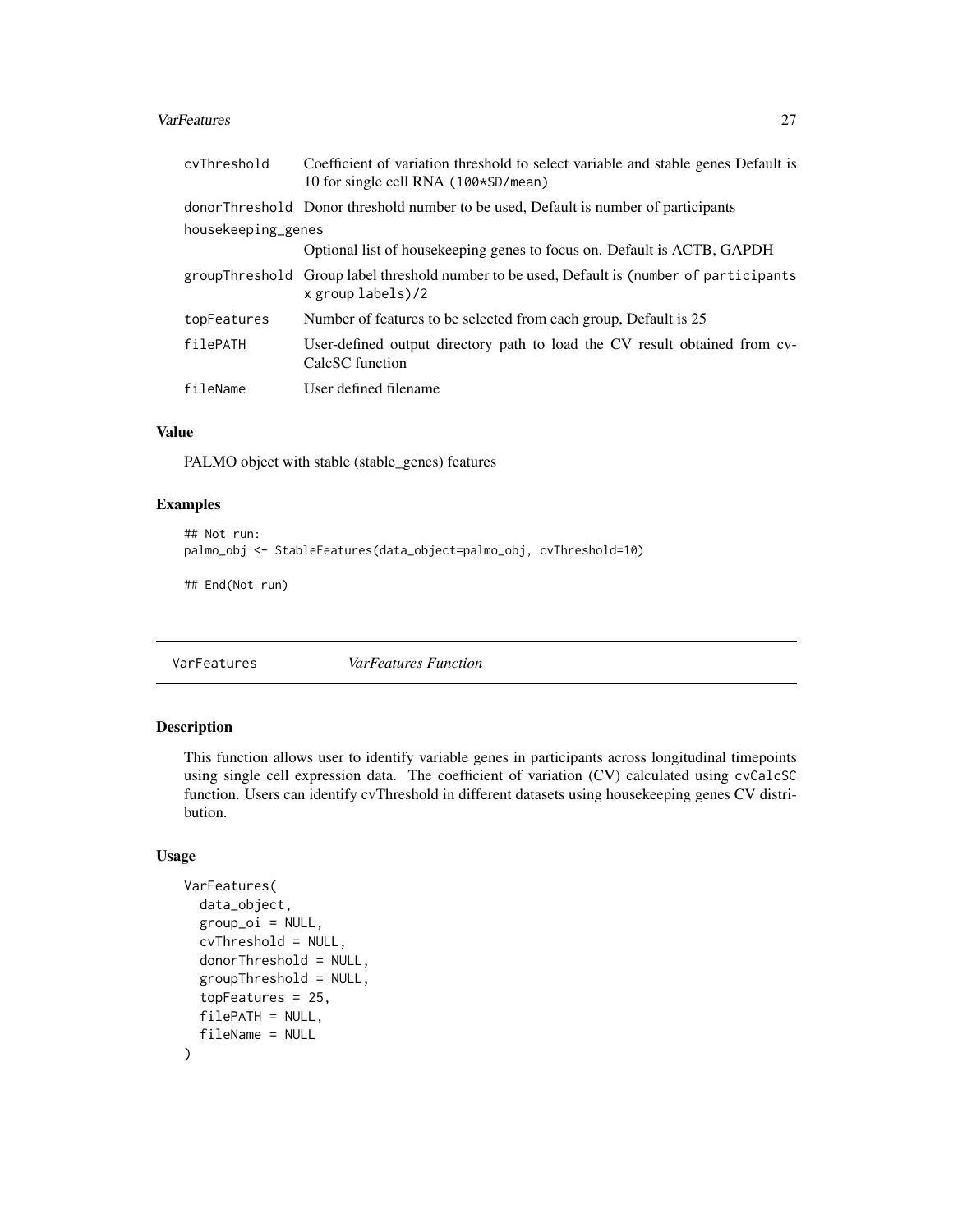## <span id="page-27-0"></span>Arguments

| data_object | Input PALMO S4 object. It contains annotation information and expression data<br>from Bulk or single cell data.           |
|-------------|---------------------------------------------------------------------------------------------------------------------------|
| group_oi    | Group of interest to focus on. Example among celltypes focus on selected ones.<br>Default is NULL.                        |
| cvThreshold | Coefficient of variation threshold to select variable and stable genes Default is<br>10 for single cell RNA (100*SD/mean) |
|             | donor Threshold Donor threshold number to be used, Default is number of participants                                      |
|             | groupThreshold Group label threshold number to be used, Default is (number of participants<br>x group labels)/2           |
| topFeatures | Number of features to be selected from each group, Default is 25                                                          |
| filePATH    | User-defined output directory <i>PATH</i> to load CV result obtained from cyCalcSC<br>function                            |
| fileName    | User defined filename                                                                                                     |

## Value

PALMO object with variable (var\_genes) features

## Examples

```
## Not run:
palmo_obj <- VarFeatures(data_object=palmo_obj, cvThreshold=10)
## End(Not run)
```
variancefeaturePlot *variancefeaturePlot Function*

## Description

This function allows user to plot variance observed in the data by provided featureList

## Usage

```
variancefeaturePlot(
 data_object = NULL,
 vardata = NULL,
  featureSet = "PTID",
 Residual = FALSE,
 top_n = 15,
 cols = NULL,
 ncol = NULL
)
```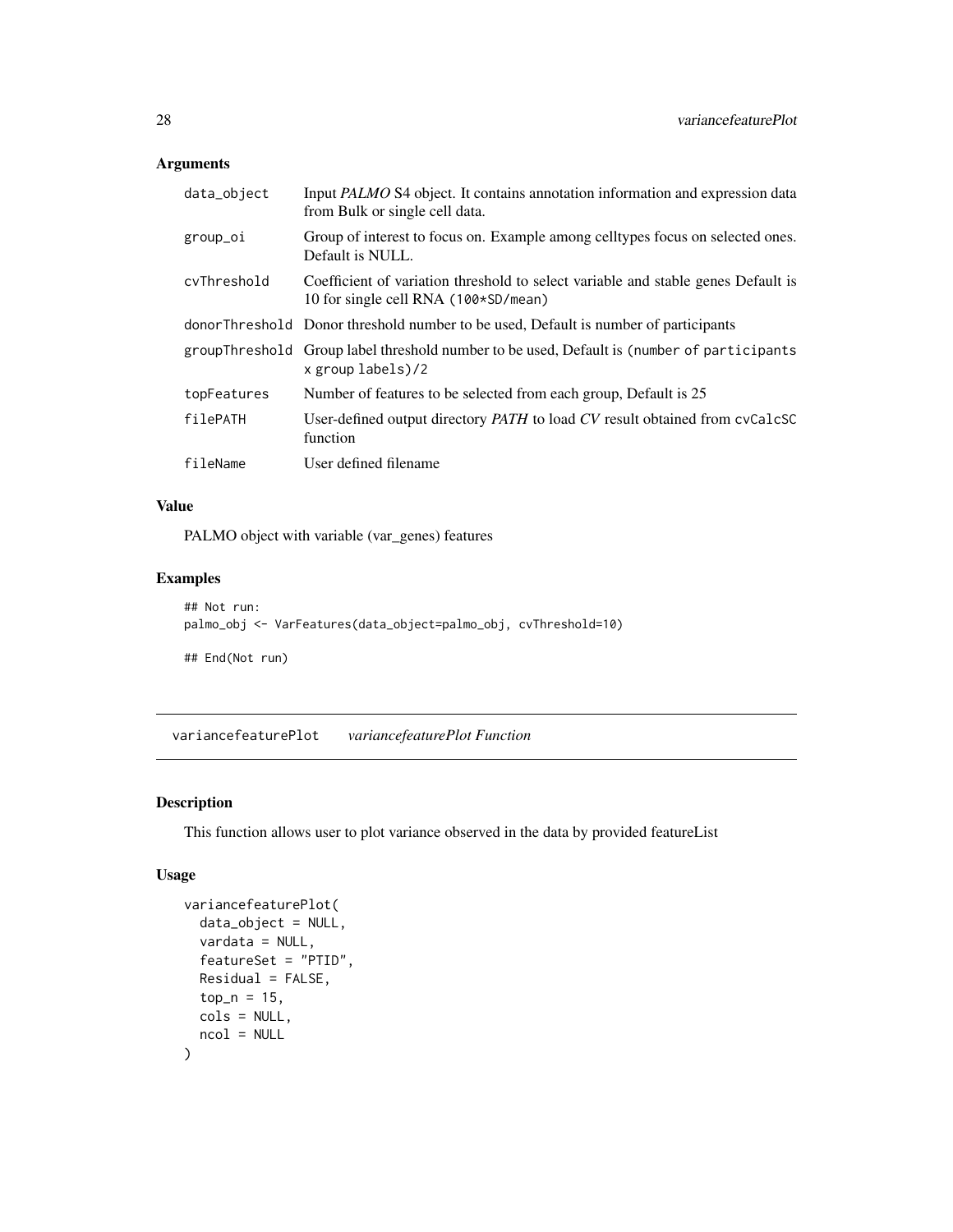## Arguments

| data_object | Input PALMO S4 object. It contains annotation information and expression data<br>from Bulk or single cell data. |
|-------------|-----------------------------------------------------------------------------------------------------------------|
| vardata     | Variance result obtained from lmeVariance function                                                              |
| featureSet  | Column of interest to focus on, Default is 'PTID'                                                               |
| Residual    | Add residual in plot, Default FALSE                                                                             |
| top_n       | Number of top features to show. Default is 10.                                                                  |
| cols        | The colors associated with features. Default is NULL.                                                           |
| ncol        | Plot_grid number of plot columns.                                                                               |

## Value

variance plot list

## Examples

## Not run: variancefeaturePlot(data\_object=palmo\_obj, top\_n=15)

## End(Not run)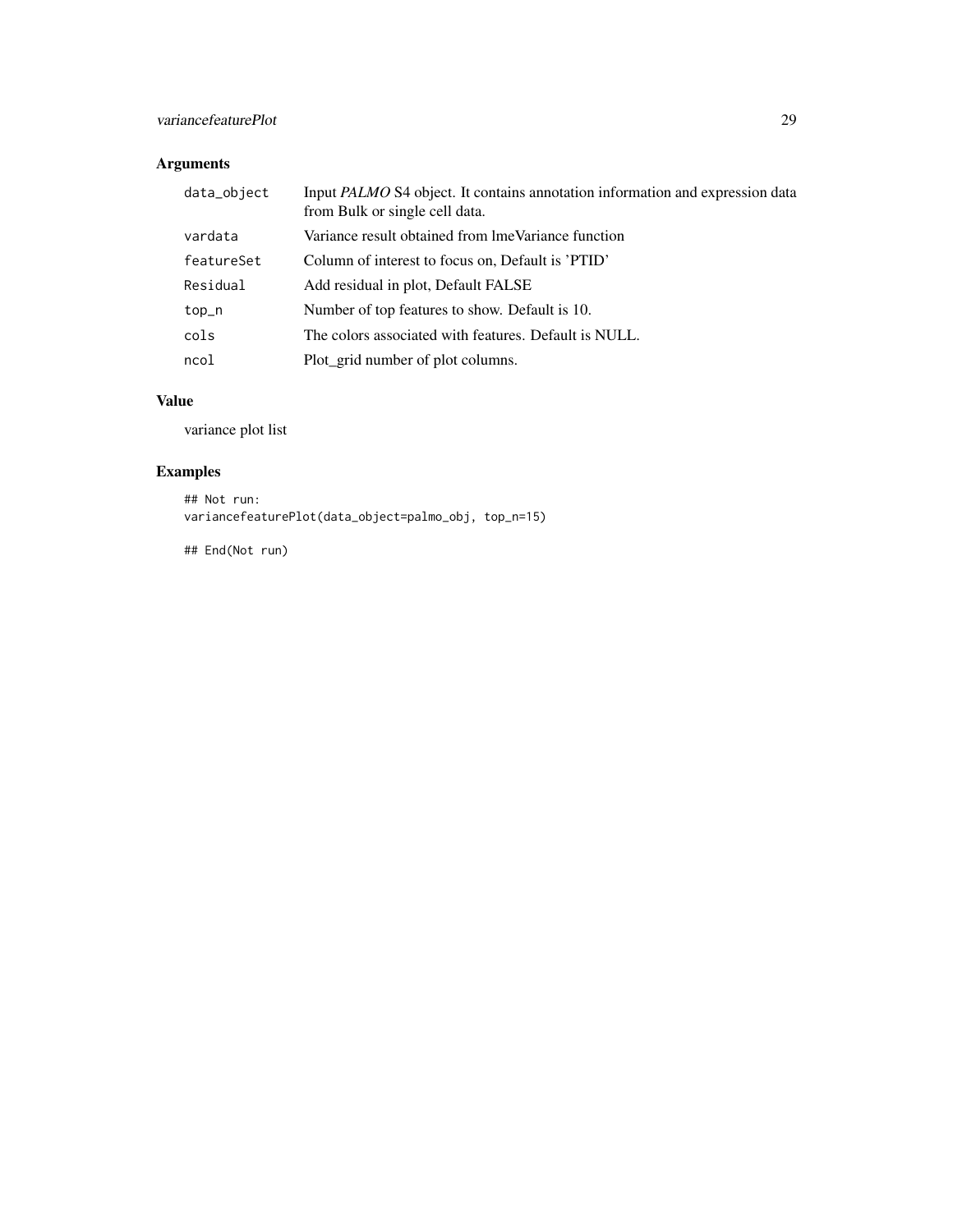# <span id="page-29-0"></span>**Index**

∗ StableFeatures StableFeatures, [26](#page-25-0) ∗ VarFeatures VarFeatures, [27](#page-26-0) ∗ annotateMetadata annotateMetadata, [2](#page-1-0) ∗ avgExpCalc avgExpCalc, [3](#page-2-0) ∗ checkReplicates checkReplicates, [4](#page-3-0) ∗ createPALMOfromsinglecellmatrix createPALMOfromsinglecellmatrix, [5](#page-4-0) ∗ createPALMOobject createPALMOobject, [5](#page-4-0) ∗ cvCalcBulkProfile cvCalcBulkProfile, [8](#page-7-0) ∗ cvCalcBulk cvCalcBulk, [6](#page-5-0) ∗ cvCalcSCProfile cvCalcSCProfile, [9](#page-8-0) ∗ cvCalcSC cvCalcSC, [8](#page-7-0) ∗ cvSCsampleprofile cvSCsampleprofile, [10](#page-9-0) ∗ dimUMAPPlot dimUMAPPlot, [11](#page-10-0) ∗ gene\_featureplot gene\_featureplot, [14](#page-13-0) ∗ genecircosPlot genecircosPlot, [12](#page-11-0) ∗ lmeVariance lmeVariance, [15](#page-14-0) ∗ longitudinalmfuzz longitudinalmfuzz, [16](#page-15-0) ∗ mergePALMOdata mergePALMOdata, [17](#page-16-0) ∗ multimodalView multimodalView, [18](#page-17-0) ∗ naFilter

naFilter, [19](#page-18-0) ∗ outlierDetectP outlierDetectP, [21](#page-20-0) ∗ outlierDetect outlierDetect, [20](#page-19-0) ∗ p\_value\_for\_event p\_value\_for\_event, [23](#page-22-0) ∗ sample\_correlation sample\_correlation, [23](#page-22-0) ∗ sclongitudinalDEG sclongitudinalDEG, [25](#page-24-0) ∗ variancefeaturePlot variancefeaturePlot, [28](#page-27-0) annotateMetadata, [2](#page-1-0) avgExpCalc, [3](#page-2-0) checkReplicates, [4](#page-3-0) createPALMOfromsinglecellmatrix, [5](#page-4-0) createPALMOobject, [5](#page-4-0) cvCalcBulk, [6](#page-5-0) cvCalcBulkProfile, [8](#page-7-0) cvCalcSC, [8](#page-7-0) cvCalcSCProfile, [9](#page-8-0) cvSCsampleprofile, [10](#page-9-0) dimUMAPPlot, [11](#page-10-0) gene\_featureplot, [14](#page-13-0) genecircosPlot, [12](#page-11-0) lmeVariance, [15](#page-14-0) longitudinalmfuzz, [16](#page-15-0) mergePALMOdata, [17](#page-16-0) multimodalView, [18](#page-17-0) naFilter, [19](#page-18-0) outlierDetect, [20](#page-19-0) outlierDetectP, [21](#page-20-0)